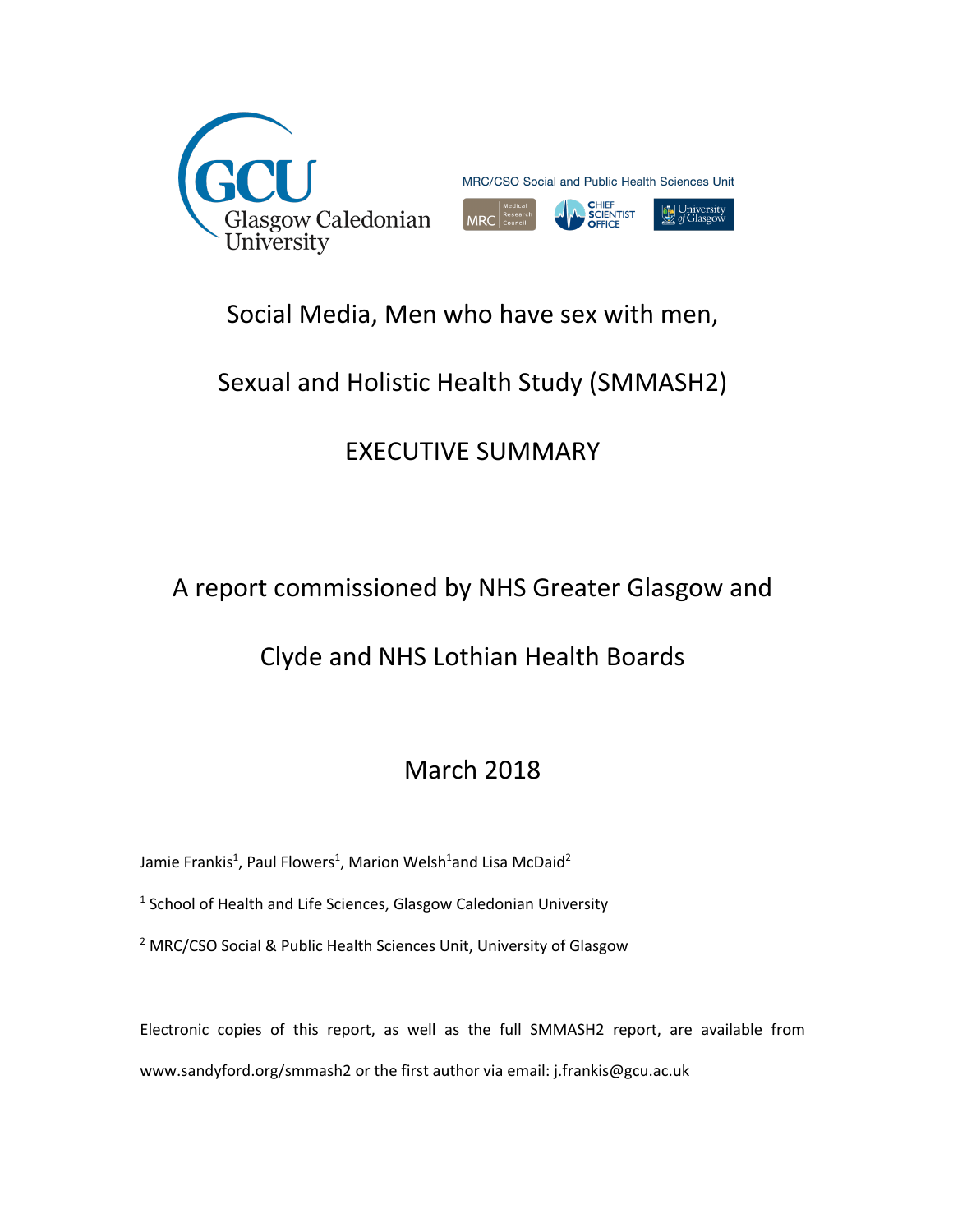**Acknowledgements**: Funding for the SMMASH2 study was provided by NHS Greater Glasgow and Clyde and NHS Lothian. Dr Frankis, Dr Welsh and Professor Flowers were supported as part of the Institute for Applied Health Research in the School of Health and Life Sciences at Glasgow Caledonian University. Professor McDaid was supported as part of the Sexual Health and Families and Social Relationships and Health Improvement Research Programmes [MC\_UU\_12017/11 and SPHSU11] all at the MRC/CSO Social and Public Health Sciences Unit, University of Glasgow.

### **SMMASH2 Research Team**

Jamie Frankis<sup>1</sup>, Paul Flowers<sup>1</sup>, Marion Welsh<sup>1</sup>, Lisa McDaid<sup>2</sup>  $1$  School of Health and Life Sciences, Glasgow Caledonian University <sup>2</sup> MRC/CSO Social & Public Health Sciences Unit, University of Glasgow

Sexual Health and Blood Bourne Virus' Research Group, Institute for Applied Health Research, School of Health and Life Sciences, Glasgow Caledonian University, Cowcaddens Road, Glasgow G4 0BA

## **Suggested citation:**

Frankis, J., Flowers, P., Welsh, M. and McDaid, L. (2018) Social Media, Men who have sex with men, Sexual and Holistic Health Study (SMMASH2) Executive Report: A report commissioned by NHS Greater Glasgow and Clyde and NHS Lothian Health Boards. Institute for Applied Health Research: GCU, Glasgow.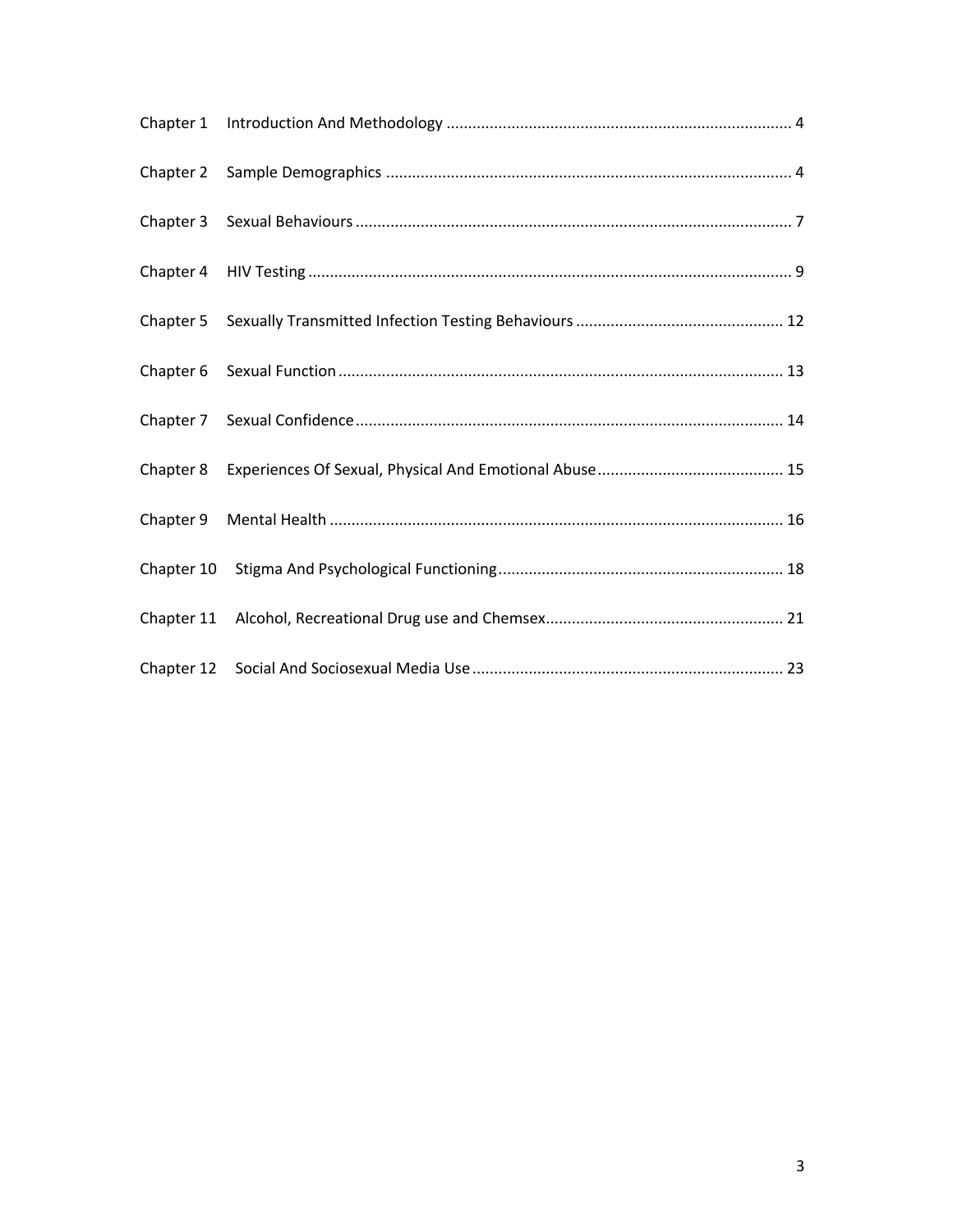#### **Chapter 1 Introduction And Methodology**

• The SMMASH2 survey recruited 1547 MSM aged 16 and over in Scotland from online sociosexual media between April and June 2016. Participants were asked a range of questions around their sexual, mental and wider health behaviours as well as sociodemographic information. The rest of this report provides a detailed analysis of these results, comparing men who live in NHS Greater Glasgow and Clyde (GGC), NHS Lothian and the Rest of Scotland (RoS).

#### **Chapter 2 Sample Demographics**

• Overall 1547 MSM in Scotland completed the SMMASH2 Internet survey, recruited from gay sociosexual media websites and apps, distributed across NHS Lothian (22.5%), NHS GGC (29.5%) and the RoS (48%).

• They were recruited from Gaydar (37.8%, n=584), Squirt (17.9%, n=277), Recon (16.1%, n=249), Grindr (15.6%, n=241), Hornet (8.0%, n=124) and Growlr (4.7%, n=72), which partially reflects the chronological order deployed in recruitment invitations (Gaydar was first, Hornet was last).

• Men were roughly equally represented across different age categories of 16-25 (18.7%), 26-35 (22.3%), 36-45 (23.0%) and 46+ years (36.0%), although the most predominant age range of participants were those aged 46+ years, suggesting that we have an older cohort of men.

• Participants were highly educated with 65% (n=891) possessing a university degree level qualification (undergraduate/postgraduate) and only 2% (n=32) indicating they did not possess any academic qualifications. Men in the RoS reported significantly lower education levels than men in NHS GGC and NHS Lothian.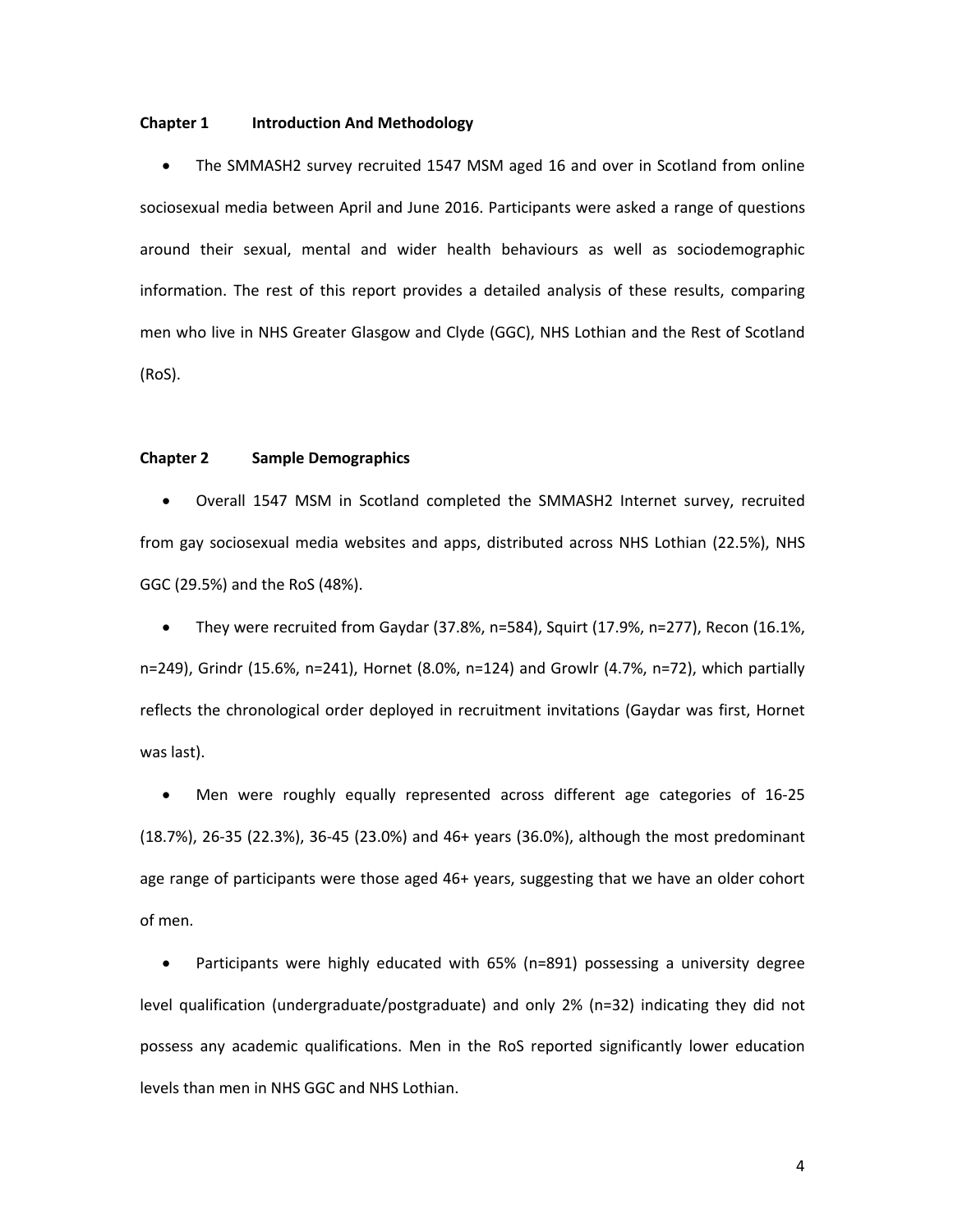• Most participants identified themselves as either White Scottish (72.5%, n=1113) or White British Non-Scottish (26.4%, n=379) with very few non-white ethnicities (2.9%, n=44). NHS Lothian was more ethnically diverse than NHS GGC and the RoS, having fewer White Scottish and more White British Non-Scottish and White Other participants.

• Most participants identified as gay (80.9%, n=1242), but almost 1 in 5 identified as bisexual (18.2%, n=279), and a few said they were straight (0.9%, n=13). Men in NHS GGC and NHS Lothian were significantly more likely to report being gay, and men in the RoS more likely to report being bisexual/straight.

• Almost two thirds of men were 'out' about their sexual orientation to most others (63.3%, n=911), but 25.0% were out to few people or no-one. Men in NHS GGC and NHS Lothian reported significantly higher levels of 'outness' compared to men in the RoS. Older men (≥46 years) were significantly less out than younger men (16-25 years, 26-35 years and 36-45 years). Furthermore, gay identified men were significantly more out than bisexual/straight identified men.

• Overall, 6.4% (n=97) of participants considered themselves transgender with the majority (93.6%, n=1430) stating they were not.

• Most participants were single (59.7%, n=919), but almost one third (29.6%, n=456) reported a regular male partner, and 1 in 10 reported a regular female partner (10.7%, n=165). Men in NHS GGC were more likely to be single and less likely to have a regular female partner; men in NHS Lothian were less likely to be single and more likely to have a regular male partner; and men in the RoS were more likely to have a regular female partner. These differences were all statistically significant.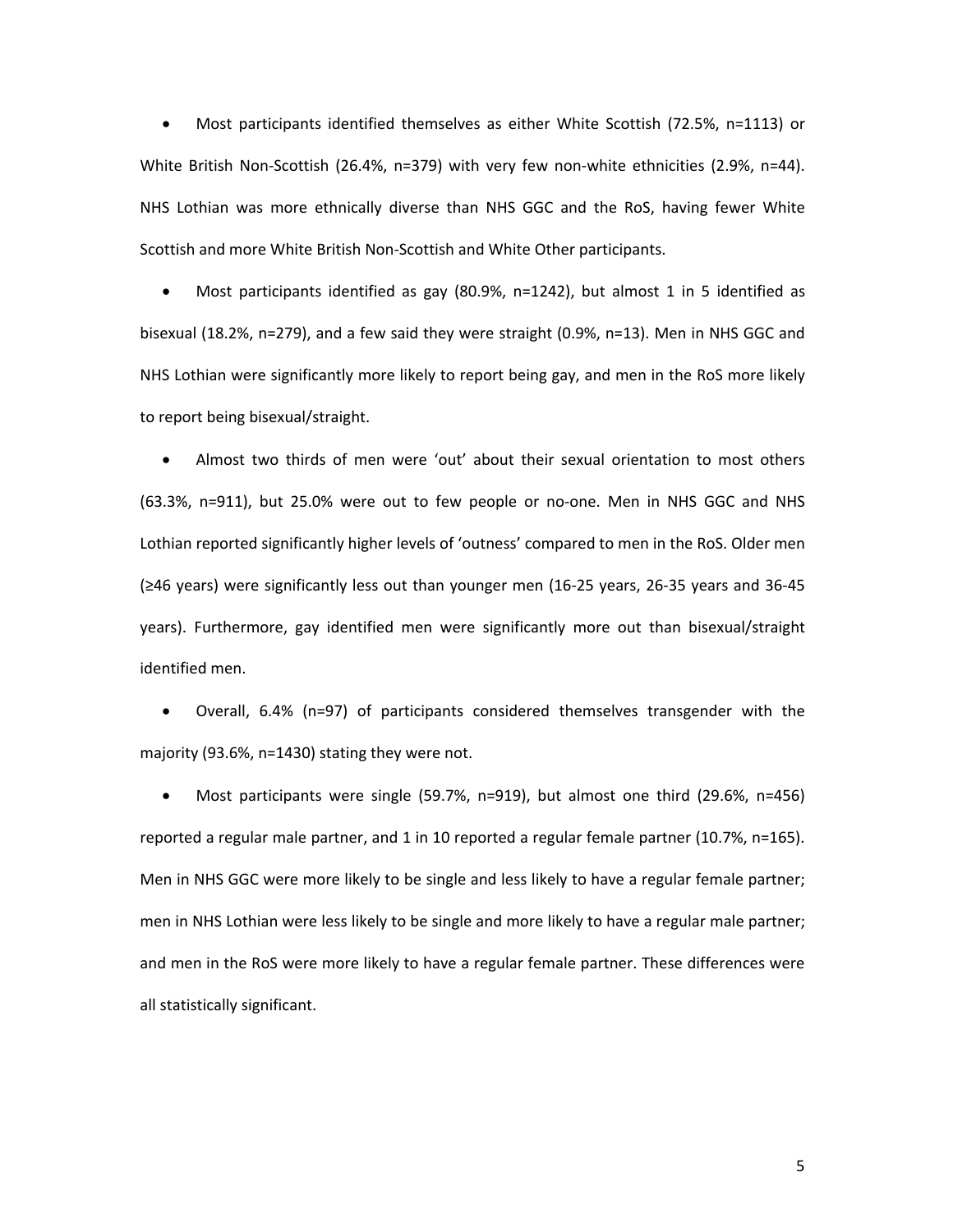• Most participants lived alone (41%, n=603) and 30.4% (n=447) said they lived with a partner. Smaller proportions lived in shared accommodation (15.4%, n=227) or with their parents (13.1%, n=191).

• One third (33.6%, n=467) of participants reported at least one disability, which is almost double the national average of 19% for those of working age in Scotland (Scottish Gov., 2016). Mental Health condition(s) were the most commonly reported (15.5%, n=215) followed by long-term condition(s) other than HIV (9.1%. n=126).

• Most participants were in employment (74.8%, n=1092), around 1 in 10 was either a student (9.7%, n=142), or a retiree/carer (10.2%, n=149) respectively. 5.2% (n=76) of participants were unemployed which is marginally lower than the Scottish national average of 5.5% (ONS 2016).

• Overall, almost 60% of the sample reported no (27.9%) or only occasional (29.4%) financial worries in the past year, whilst just under 40% said they had financial worries sometimes (25.9%), most of the time (10.4%) or all of the time (6.3%).

• In contrast, almost 90% of participants said they had little difficulty meeting their basic financial needs in the past year. Over two-thirds of men (64.8%) said they had never and a further quarter (23.2%) only occasionally had difficulty meeting their basic financial needs, whilst a small group quite often (7.5%) or very often (4.6%) found this difficult.

• Most participants never (51.8%, n=759) or infrequently (31.9%, n=467) used the commercial gay scene. Only a very small proportion indicated regular gay scene use (15.9%) of more than once a month. Men in NHS GGC and NHS Lothian reported significantly more frequent levels of commercial gay scene use than men in the RoS.

• Half the cohort (50.1%, n=733) indicated that commercial gay venues were nearby or relatively nearby, almost one quarter (23.7%, n=347) said they were far away and 7.9% (n=116)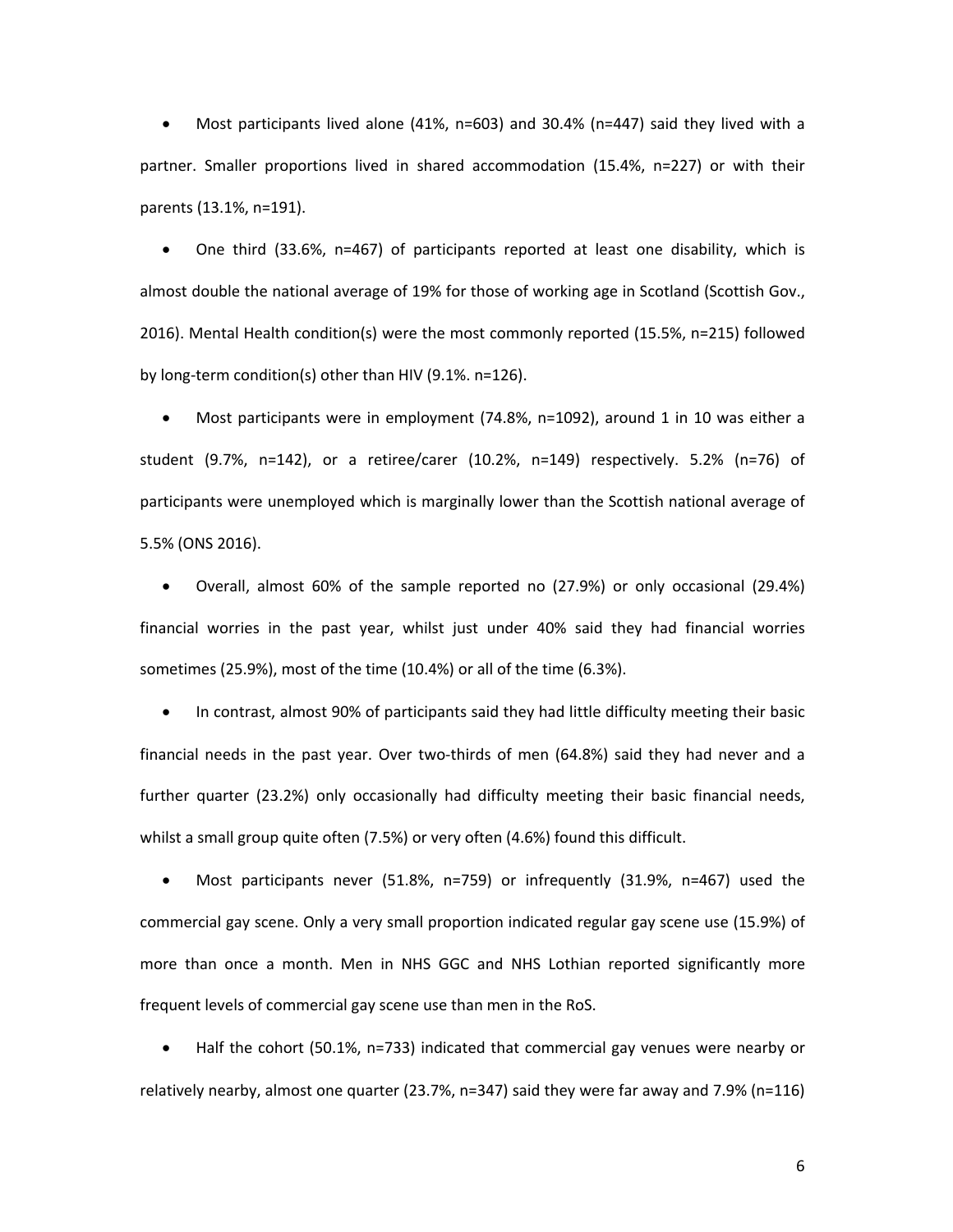were unsure of where commercial gay venues were proximally located. Men in NHS GGC and NHS Lothian felt they lived significantly nearer to the commercial gay scene compared to men in the RoS.

• Only 26% (n=415) of participants provided their full postcode, which is necessary to generate the Scottish Index of Multiple Deprivation (SIMD, 2014 configuration) score, which measures levels of deprivation in Scotland. The proportion of participants across each level of the SIMD scale (1-5) were roughly equal, suggesting that MSM recruited online are not a particularly affluent group within society, and there was no difference in the level of deprivation between the 3 NHS Health Board regions.

## **Chapter 3 Sexual Behaviours**

• Overall, men in Scotland reported high number of sex partners in the last 12 months; this did not differ across the 3 NHS regions or other sociodemographic factors.

• Just over half reported condomless anal intercourse (CAI) in the last 12 months and one in 5 reported CAI in the past 3 months; this did not differ across the 3 NHS regions or other sociodemographic factors.

• Almost one third of participants reported group sex in the last 12 months, but fisting was less common, reported by around 1 in 14 (7.1%) men annually.

• We calculated a measure of high risk CAI to assess those men whose condomless anal sex behaviours were at greater risk of HIV transmission. This was defined as reporting

– CAI with at least 2 partners or

– CAI with a casual partner or

at least 1 CAI partner whose HIV status was

unknown or serodiscordant to themselves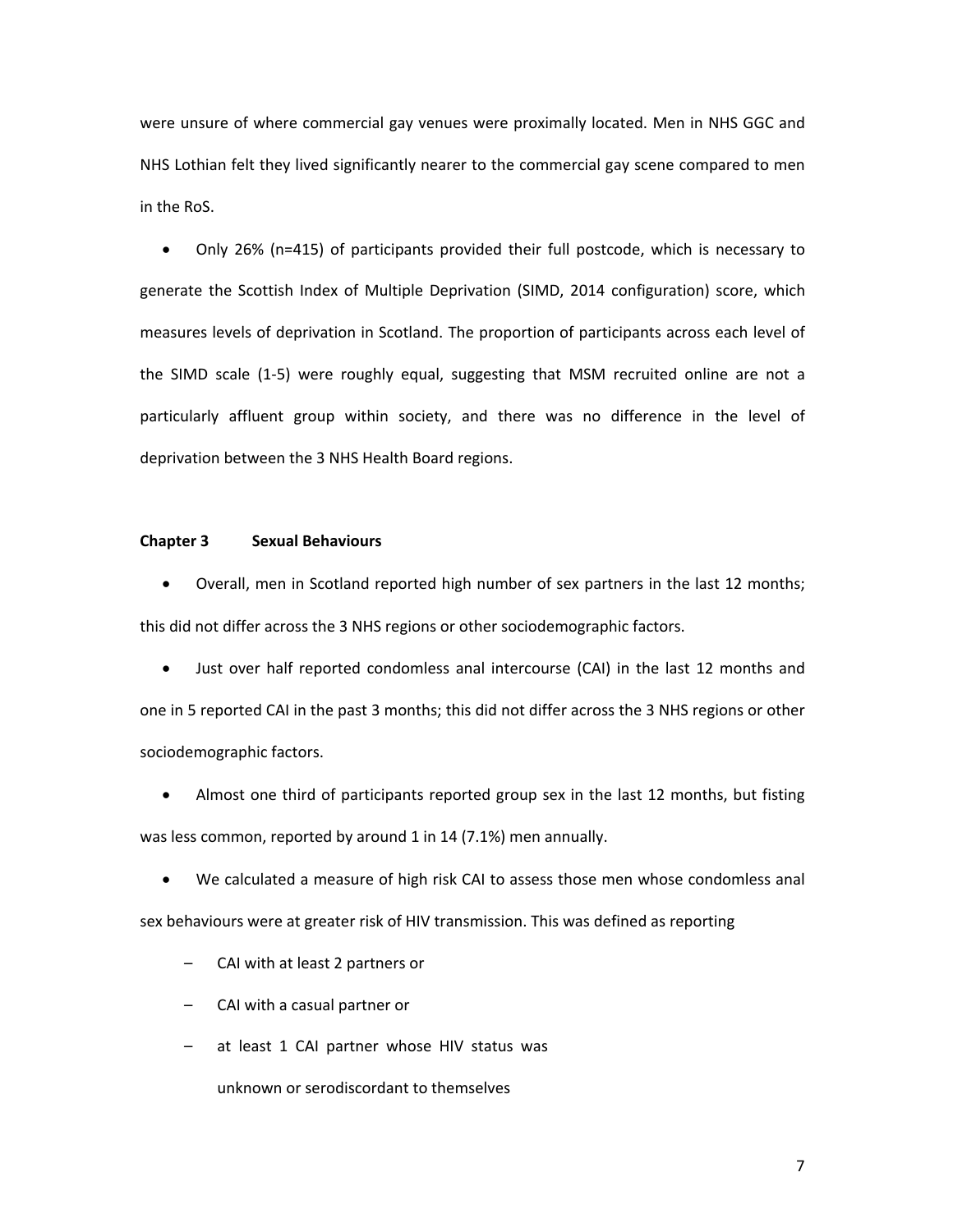in the last 12 months. As such, seroconcordant CAI with one regular partner in the last 12 months is defined as lower risk, but Pre-Exposure Prophylaxis and 'Treatment as Prevention' are not controlled for.

• One third of men reported high risk CAI in the last 12 months, in line with most other surveys of MSM in European countries. This did not differ by NHS region or age, but gay identified men, single men and men with the financial worries were significantly more likely to report high risk CAI.

• Over 1 in 8 men (13.2%) reported sex with a woman in the previous 12 months, which did not differ by NHS region, age or financial worries, but unsurprisingly, bisexual/straight identified men and men reporting a regular female partner were significantly (far) more likely to report sex with women.

• For men in this study, the average number of female partners (2.3) in the last 12 months (amongst men who reported any sex with a woman) was far lower than the average number of male partners (12.7) for the whole sample, in the last 12 months.

• We calculated a measure of high risk condomless vaginal or anal intercourse (CVAI) with women only, to assess those men whose CVAI behaviours with women presented greater risk of HIV transmission. This was defined as reporting

– CAI with at least 2 female partners or

– CAI with a casual female partner or

– at least 1 CAI female partner whose HIV status

was unknown or serodiscordant to themselves

in the last 12 months. As such, seroconcordant CVAI with one regular female partner in the last 12 months is defined as lower risk, but Pre-Exposure Prophylaxis and 'Treatment as Prevention' are not controlled for.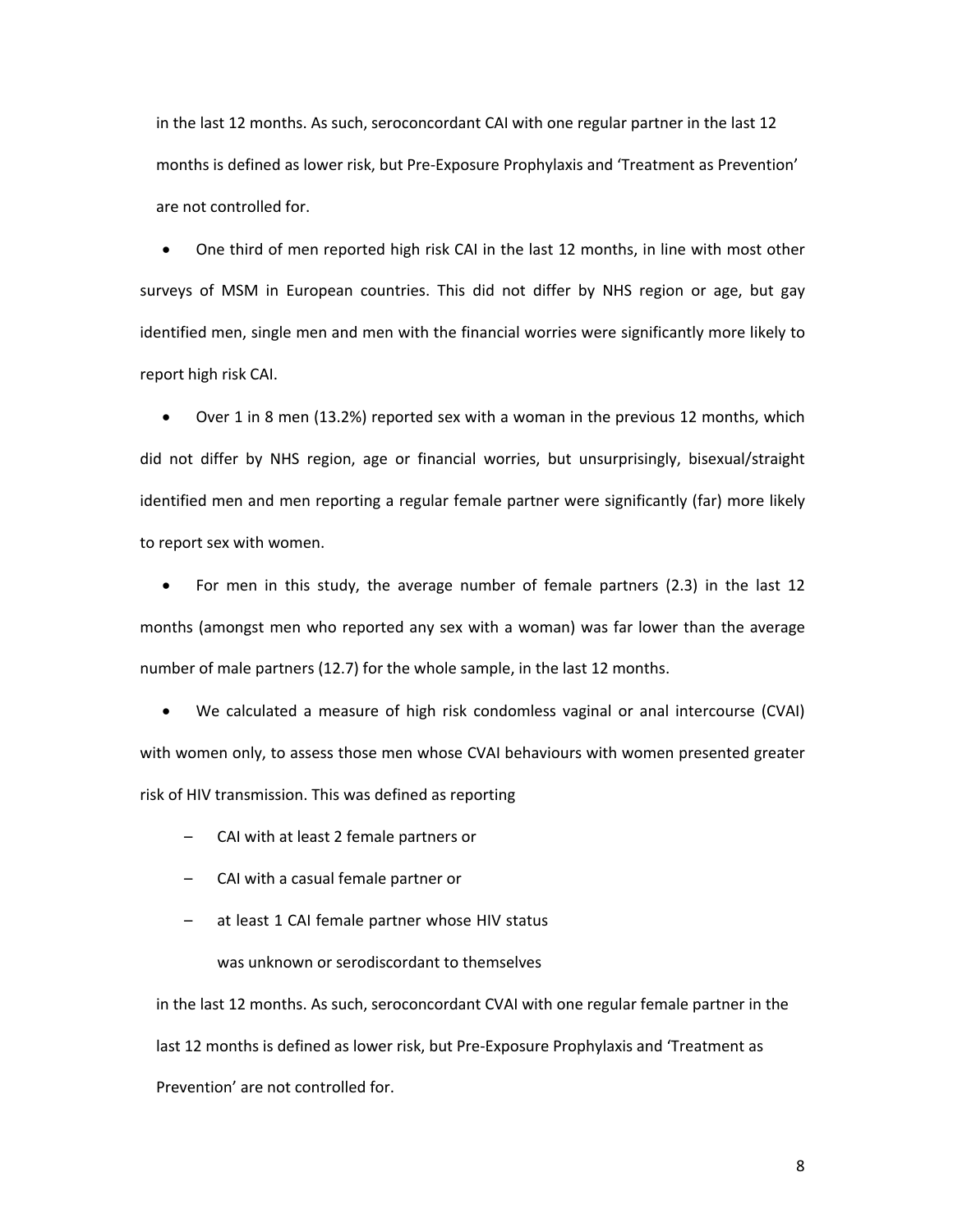• One quarter of those men who had sex with women in the last 12 months reported high risk CVAI with women; this did not differ by age, sexual identity, relationship status or financial worries. However among men who had sex with women in the last 12 months, men in NHS GGC were significantly more likely to report high risk sex with women than participants in both NHS Lothian and the RoS.

• Only 15 men (1.1%) reported high risk sex with at least 1 man and 1 woman in the last 12 months, precluding any further meaningful analysis with this subgroup of men.

Lifetime experience of selling or exchanging sex (10.3%) was relatively common amongst this sample, but only around 2-3% of men reported sexual exchange for money, a place to sleep or goods in the last 12 months.

Age was related to exchanging sex for a place to sleep or goods in the last 12 months. Younger men were significantly more likely to report sex in exchange for money or a place to stay. Similarly, older men were significantly less likely to report having sex in exchange for money or a place to stay. There was also some evidence that bisexual/straight identified men were more likely to report selling or exchanging sex than gay identified men.

## **Chapter 4 HIV Testing**

• Most of the men in this sample (80.3%) thought they were HIV negative, 7.2% said they were HIV positive and 12.4% said they did not know.

• Overall, 79.3% of men said they had ever had an HIV test and the remaining 20.7% reported that they had not.

Participants' primary reason to undergo their last HIV test was as part of an annual health check (57.4%). Other important reasons were testing because of 'risky sex that I was worried about' (16.7%), not having had a test for a long time (15.5%) and being offered a test at a clinic (10.7%).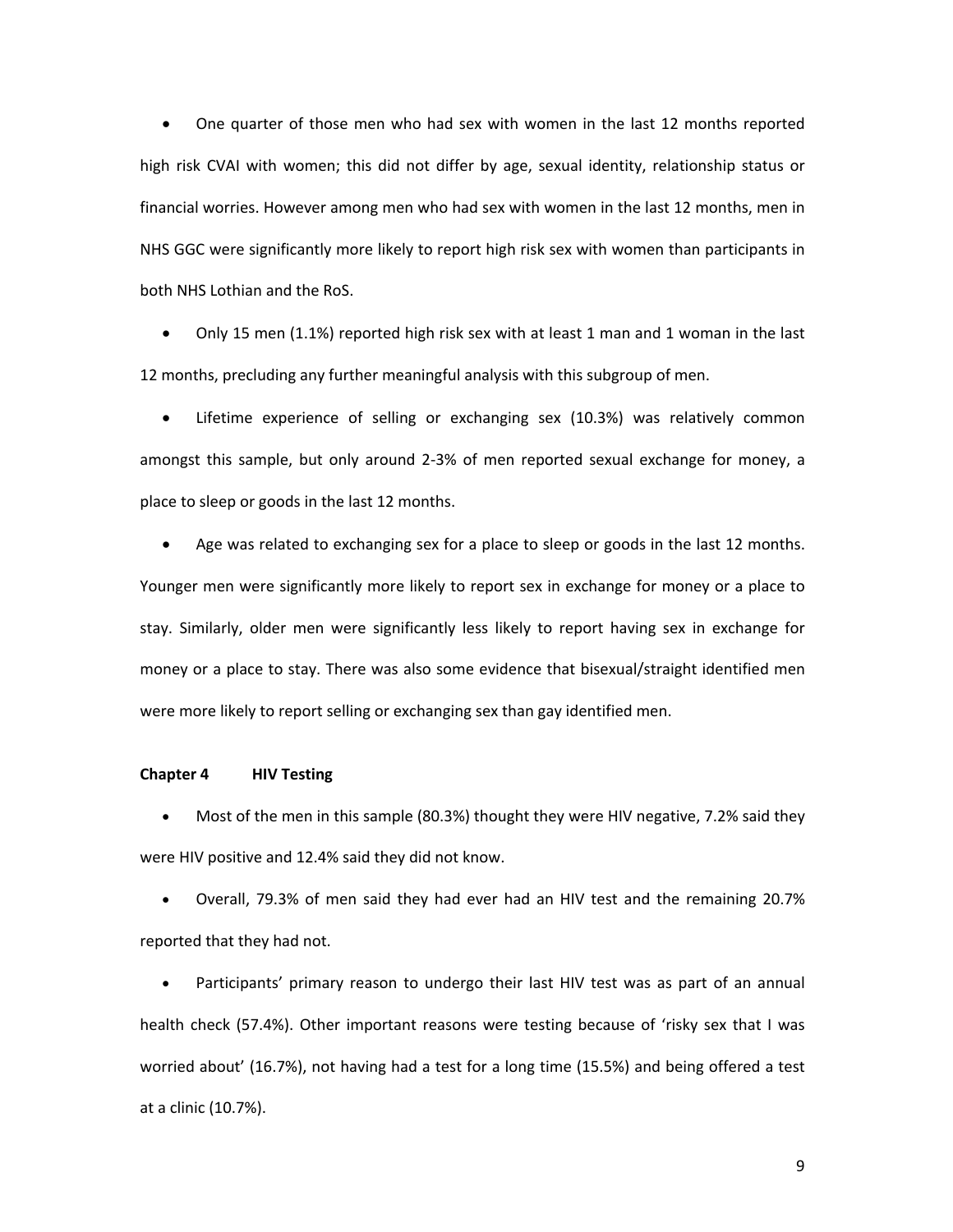• Concerning their last HIV test, most (90.6%) men said it was HIV negative, 8.9% said it was HIV positive and a few men said they 'didn't know'.

• Only sexually active, HIV-/untested MSM need to test for HIV (at least in terms of sexual risk factors). Considering this subgroup of men, 78.8% had ever had an HIV test with the remaining 21.2% reporting they had never been tested

• BASHH guidelines recommend that MSM should test at least annually for HIV. However in this study, just under one quarter of sexually active, HIV-/untested men (21.4%) had tested in the last 3 months, cumulatively just over one third (37.1%) in the last 6 months and cumulatively just over half (53.7%) in the last year. This means that in Scotland, almost half (46.3%) of MSM are not testing sufficiently frequently for HIV.

• Recent (in the last year) HIV testing was patterned by age, sexual identity, relationship status and financial worries, as follows; younger men (16-25 years, 58.7%; 26-35 years, 59.9%) were significantly more likely, and men aged 46+ years (46.1%) significantly less likely, to report recent testing; gay identified men (56.4%) were significantly more likely to report recent testing than bisexual/straight identified men (41.8%); single men (57.6%) were significantly more likely, and men with a regular female partner (34.6%) significantly less likely, to report recent testing; and men who reported financial worries 'sometimes/all of the time' (60.3%) were significantly more likely to report recent testing than men who 'occasionally/never' had financial concerns (48.8%).

• Sexually active HIV negative/untested men in this study also report suboptimal *regular* testing strategies. Only 54.5% reported regular, at least annually testing. This means that almost half (45.5%) adopt variable, intermittent or spontaneous approaches, for example, triggered by high risk sexual behaviour.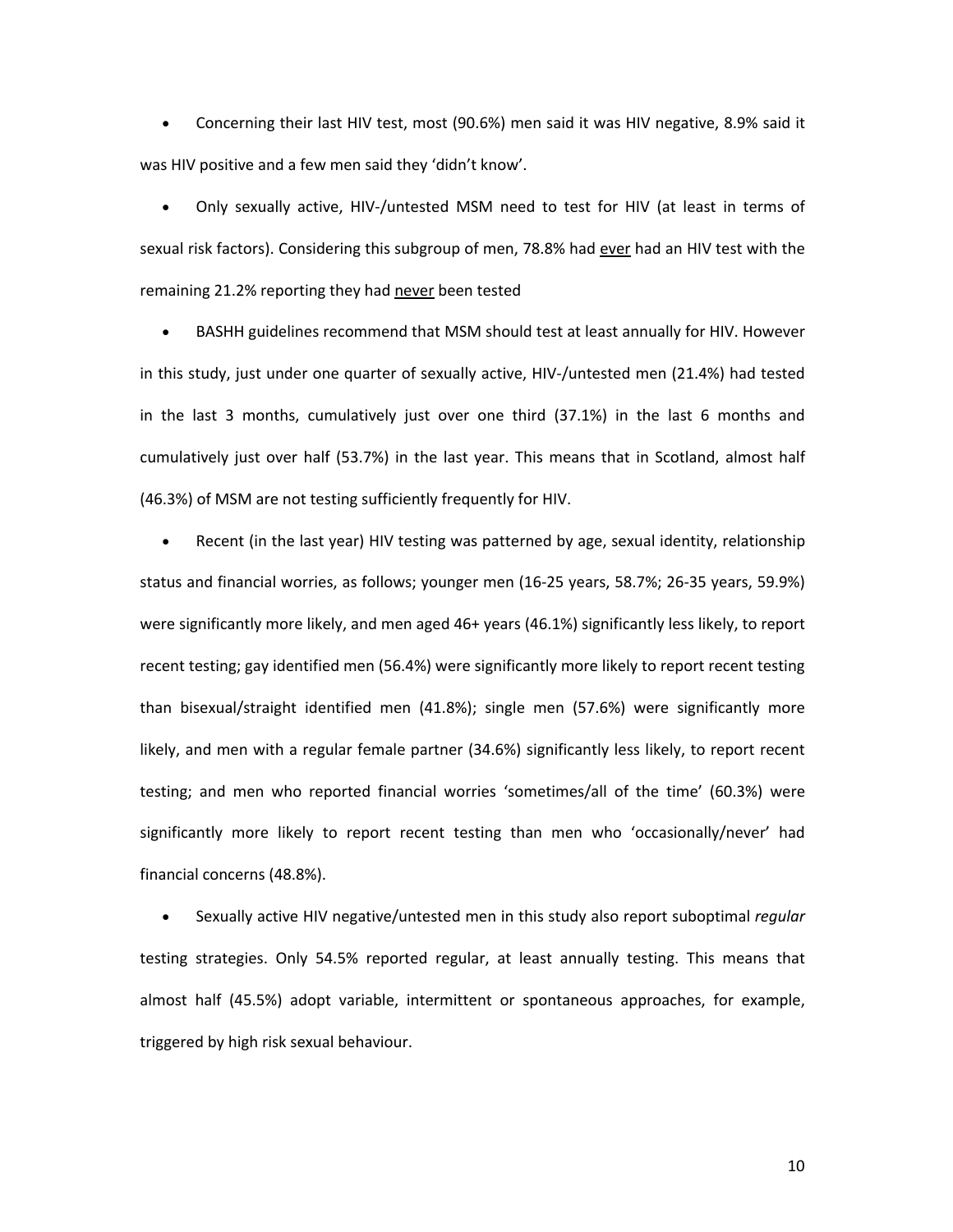• BASHH guidelines suggest that MSM engaging in high risk sexual activity should regularly test for HIV every 3 months. Again, a suboptimal testing picture prevails for high risk men in Scotland. Overall, 38.8% of sexually active, HIV negative/untested men in our sample report high risk sex. Of these men, 82.1% (n=380) have ever had an HIV test but 36.3% have never tested for HIV.

• Less than one third (30.0%) of high risk MSM report an HIV test in the previous 3 months, and cumulatively only two thirds (63.7%) were tested in the previous year. Consequently, over one third (36.3%) of high risk men were last tested over one year ago or never. In addition, only 13.2% of high risk men reported *regularly* testing every 3 months, although cumulatively 35.9% reported regularly testing at least every 6 months and 50.4% yearly. However it is problematic that almost half (49.6%) of high risk men have either no regular pattern of HIV testing, a less than annual testing pattern or are untested. As such, a clear imperative for health improvement is to increase lifetime, recent HIV and regular testing amongst MSM who report high risk sex.

• We defined 'appropriate testing' as reporting regular 3 monthly testing for high risk men and at least annual testing for low risk men, partially based on the current BASHH guidelines. According to these criteria, only 40.3% of men in Scotland appear to be testing appropriately, with the majority (59.7%, n=709) testing inappropriately, that is, insufficiently frequently. Analysis suggested that gay identified men (42.1%) were significantly more likely to test appropriately than bisexual/straight identified men (32.3%) and single men (42.9%) were significantly more likely, and men with a regular female partner significantly less likely, to test appropriately (27.7%). Again, this highlights the importance of increasing HIV testing frequency overall amongst MSM in Scotland.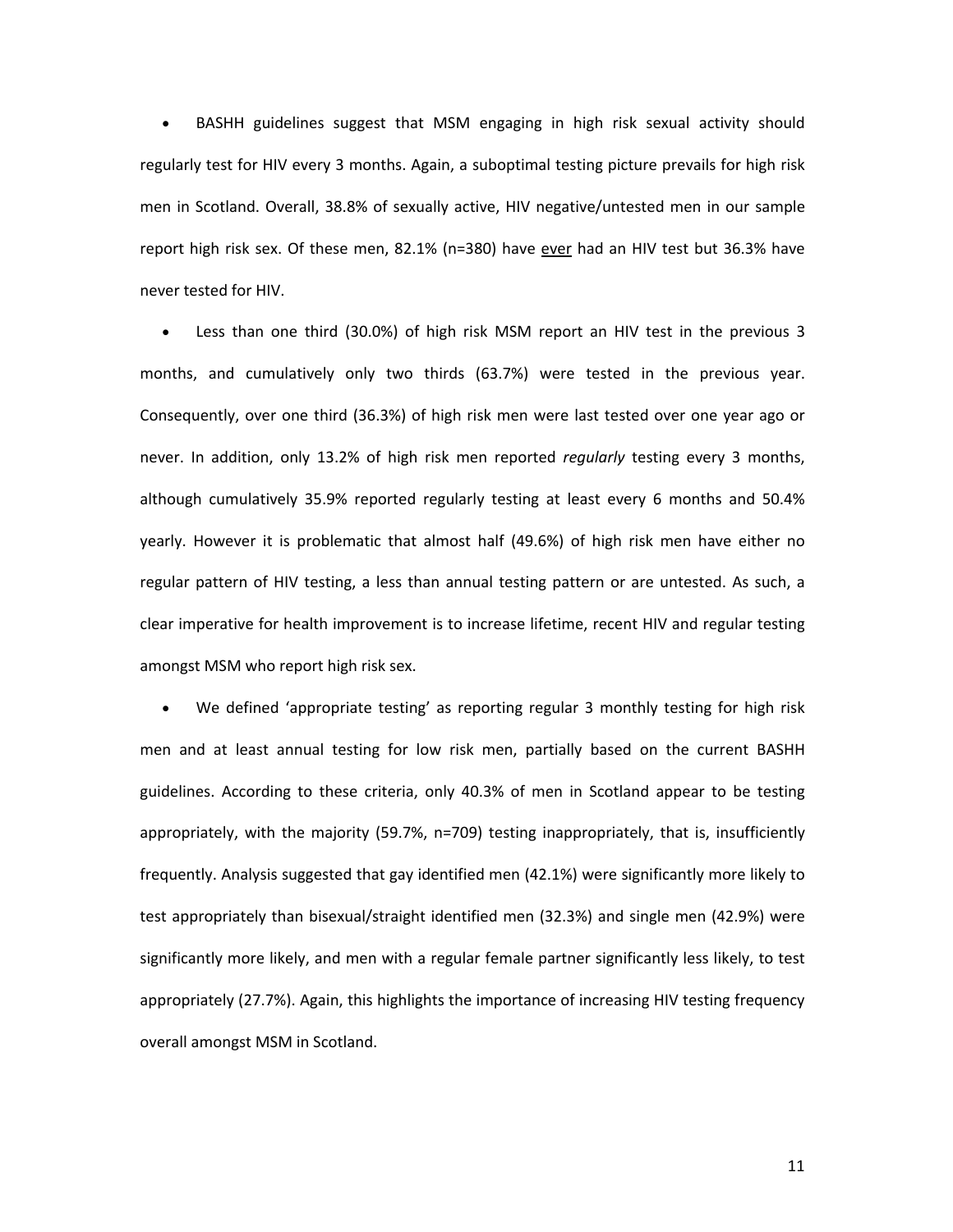• We asked MSM about their assumptions regarding the behavioural norms for HIV testing, using the trigger statement, 'Most of my Gay friends have had an HIV test'. Overall, one third agreed (10.1% Strongly Agreed; 26.4% Agreed), just over half (53.7%) were Unsure and just under 1 in 10 disagreed (7.1% Disagreed; 2.7% Strongly Disagreed). Although behavioural norms for HIV testing did not differ with any of our demographic variables, those MSM who reported 'testing appropriately' and men who identified as engaging in 'low risk CAI' were significantly more likely to agree that HIV testing was normative amongst their peer group.

• Participating in HIV testing remains a critical component of public health initiatives at both a population and individual level. However, these findings raise major concerns about the relationship between engaging in testing for HIV and doing so with sufficient regularity to meet current recommendations for optimising health protection. The overall lack of engagement by MSM in HIV testing activities requires immediate attention to offset the potential for poor health outcomes for this group.

## **Chapter 5 Sexually Transmitted Infection Testing Behaviours**

• STI testing amongst sexually active, HIV-/untested MSM in this sample remains suboptimal. Under half (45.1%) of these men had taken an STI test in the last year, in line with current guidelines. This means that over half (54.9%) are potentially at risk of undiagnosed STI infection on an annual basis. Older men (46+ years; 39.9%), bisexual/straight identified men (38.7%) and men with financial worries (42.3%) were all significantly less likely to report an STI test in the previous year. Men with a regular male or female partner were significantly less likely to report an STI test, though further analysis is required to determine whether they were at risk of STIs based on reporting multiple sex partners.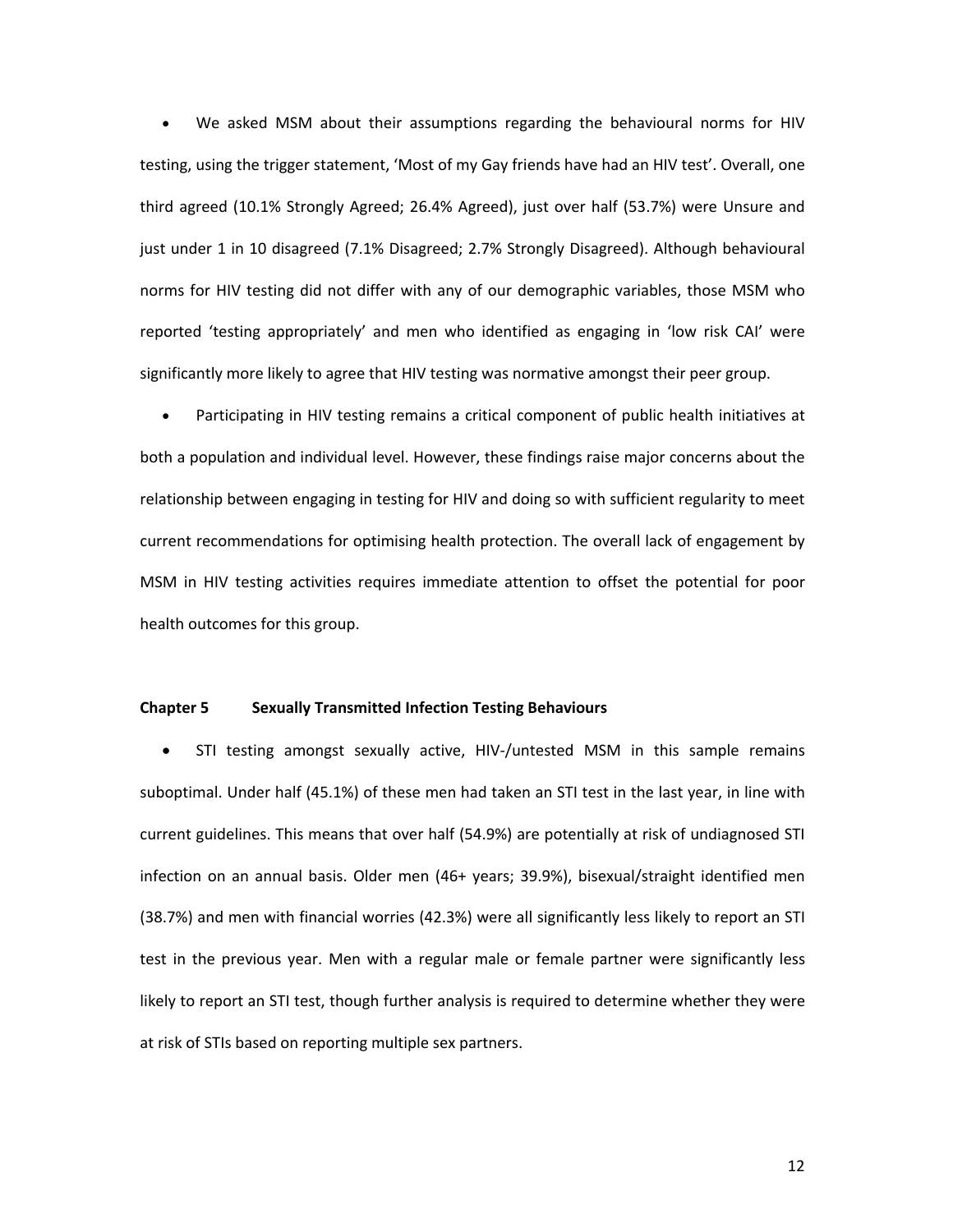• One fifth of sexually active, HIV-/untested MSM who reported an STI test in the previous year said they received a positive STI diagnosis, with gay men (21.1%) significantly more likely to report a positive STI diagnosis than bisexual identified men (10.3%). In addition, single men (22.3%) were significantly more likely to have received a positive STI diagnosis than men with a regular male (18.4%) or female (2.4%) partner, suggesting a protective effect of a regular relationship on STI diagnoses. Most (76.6%) men said they had informed at least some of their sex partners about their positive STI diagnosis, although only 41.7% had informed them all.

• Considering all sexually active HIV-/untested men in this study in the previous year, 8.8% had been diagnosed with an STI, a further 36.2% had tested negative for STIs whilst 55.1% had not had an STI test.

• Overall, over half (56.7%) of sexually active HIV-/untested men in this study report either an HIV test, an STI test or both in the last year and so may be considered to be in touch with services in the wider sense. The main locations of testing were gay specific GUM services, non gay-specific GUM services, GPs and home testing kits.

### **Chapter 6 Sexual Function**

• Sexual function was assessed using components from the *Sexual Function Clinical Use*  scale, which was originally developed as part of the 'National Survey of Sexual Attitudes and Lifestyles' study (NATSAL; Mitchell et al, 2013).

• Overall, around half of the sexually active participants in this study reported at least some sexual function problems at least some of the time in the last year. Whilst unwanted physical pain was relatively rare (16.7%), experiencing problems such as lack of interest in sex (48.7%), lack of enjoyment in sex (40.0%), lack of orgasm/taking too long to orgasm (44.1%),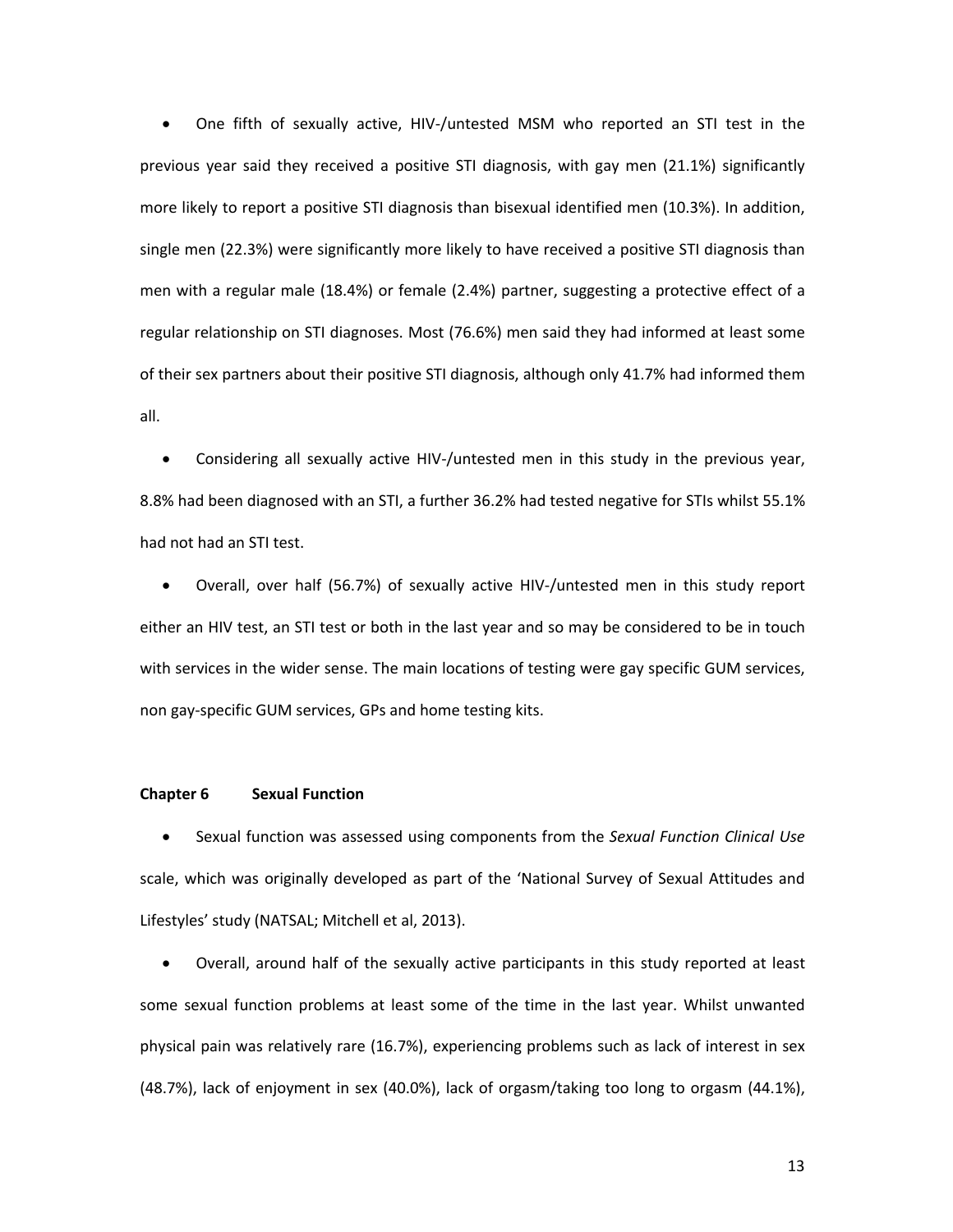premature ejaculation (38.8%) and feeling anxious during sex (39.7%) at least sometimes were rather common. Over one quarter (27.7%) of men felt no sexual arousal at least some of the time. In terms of overall sexual function (OSF), clear sociodemographic differences were observed herein, by age (younger men had significantly poorer OSF than older men), sexual identity (gay men had significantly poorer OSF than bisexual/straight identified men), relationship status (single men had significantly poorer OSF than men with a regular (male or female) partner) and financial worries (men with financial worries had significantly poorer OSF).

• In concert, that a large proportion of MSM experience various sexual function problems at least some of the time is worthy of further attention.

### **Chapter 7 Sexual Confidence**

• Sexual confidence was assessed using modified components of the *Confidence about Sex and Relationships* scale, which was originally developed as part of the 'Sex Unzipped' study (Bailey, et al., 2013).

• Men's overall sexual confidence differed quite markedly around the different items examined within this study. Whilst certain issues were difficult for a sizeable proportion of participants (e.g. asking about partner's HIV status (35.5%) or viral load (44.4%), making the first move with sex (30.5%)), most of the other issues were generally less problematic overall.

• In particular, most men had few problems suggesting sex (90.2%), refusing sex if a partner won't use a condom (87.0%), telling a partner they don't want sex (82.4%), telling a partner how to give them sexual pleasure (89.1%), telling a partner that they like a certain sexual activity (79.2%) or that a certain activity makes them uncomfortable (87.6%). Putting a condom on their partner (87.8%) or themselves (76.2%) without losing the erection was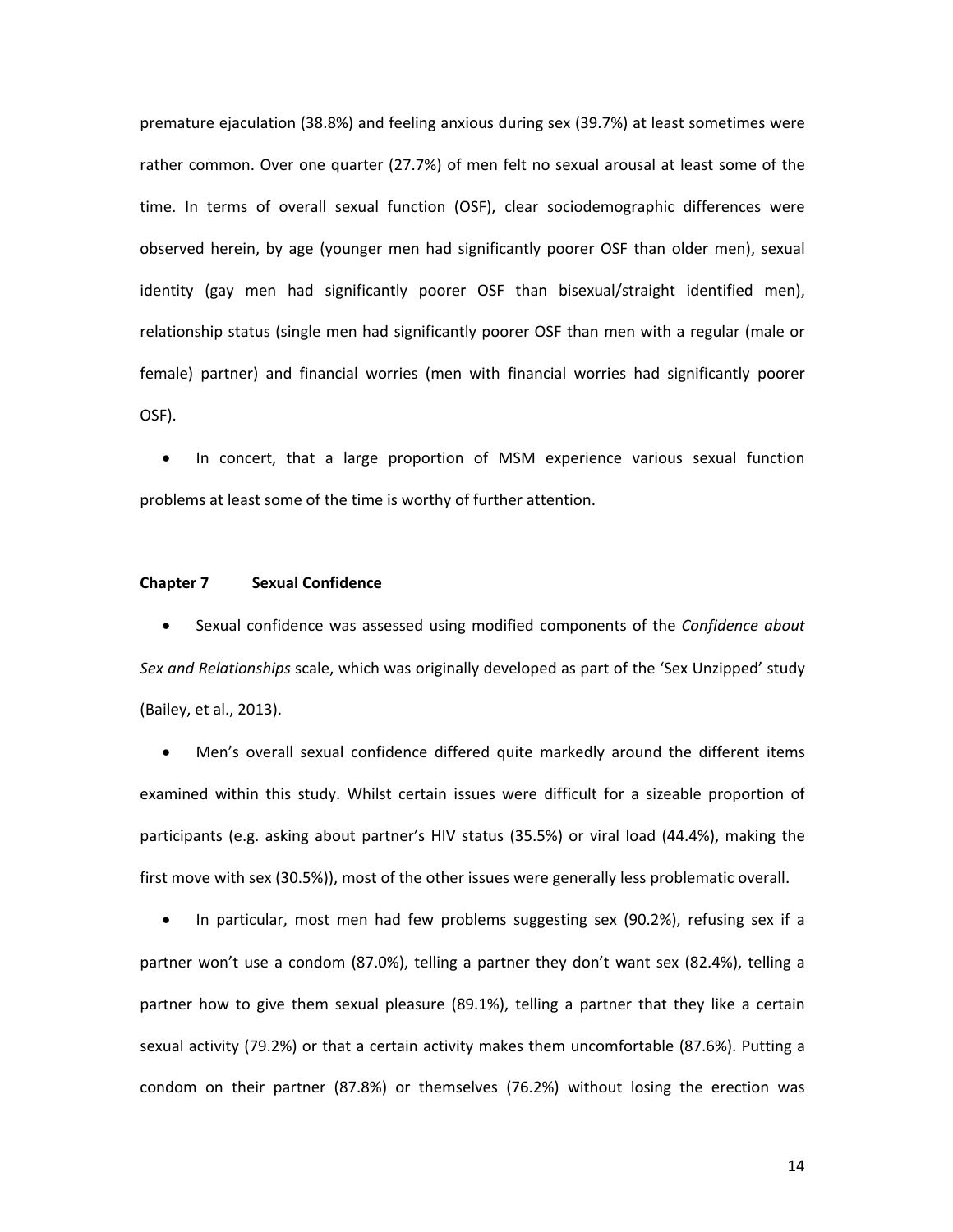unproblematic for most men but it is notable that almost a quarter of men (23.8%) said they probably or definitely could not do put a condom on themselves without losing their erection.

• Considering overall sexual confidence, this did not differ by NHS Region, age group or sexual identity. Men with a regular male partner had significantly greater sexual confidence than single men. This may be because being with a regular partner can increase sexual confidence, compared to new or intermittent sexual partners, although this cannot be assumed in all cases. Finally, men with financial worries also have significantly poorer overall sexual confidence; though the direction of this relationship, or whether it is mitigated by other variable(s) related to both issues (e.g. for example, mental health), cannot be ascertained from this analysis.

#### **Chapter 8 Experiences Of Sexual, Physical And Emotional Abuse**

• Overall, just over 1 in 5 MSM in Scotland (20.9%) have experienced some form of abuse in the previous year from a partner or an ex-partner.

• About 1 in 8 (12.0%) reported emotional abuse, 1 in 12 (8.1%) reported controlling behaviour, 1 in 16 physical abuse (6.0%) or fear of a partner/ex-partner (5.9%) and 1 in 23 (4.4%) reported sexual abuse in the previous year.

• Experiences of abuse were also patterned by several of our key sociodemographic variables. Specifically, younger men (16-25 years, 26.5%; 26-35 years, 24.6%; 36-45 years, 24.9%), gay identified men (22.3%), men with a regular male partner (24.3%) and men with financial worries (28.9%) were all significantly more likely to report experience of abuse in the previous year.

• In addition, 1 in 8 men (12.4%) reported multiple (2 or more) types of abuse in the previous year.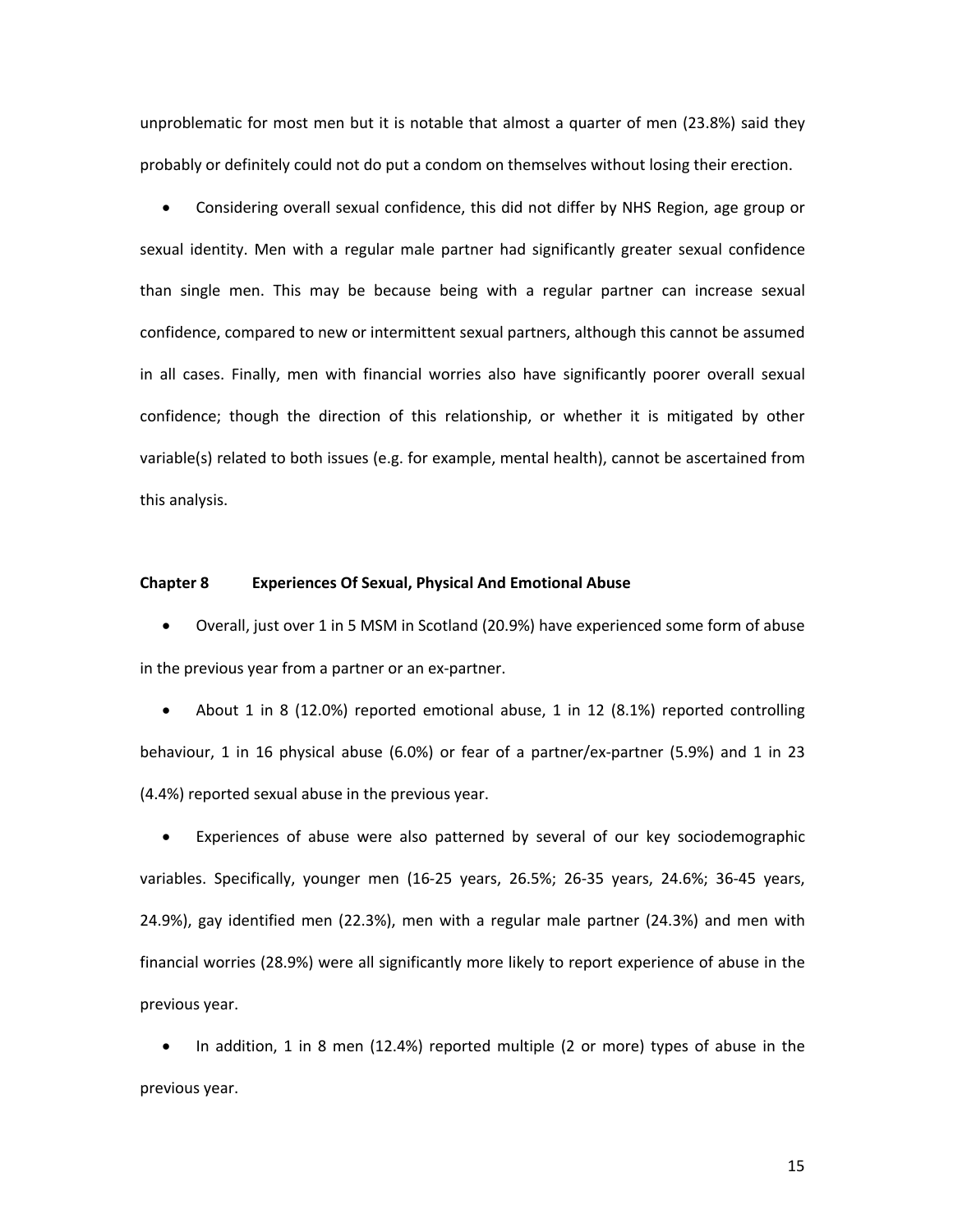• Finally, since almost 1 in 10 participants declined to view these questions, which may be because they were not willing to reflect on difficult experiences, these results should be considered a conservative estimate of the actual levels of abuse experienced by MSM in Scotland.

#### **Chapter 9 Mental Health**

• Diagnosed mental health problems were common amongst MSM in Scotland, with almost one third of men (32.3%) having had a mental health problem diagnosed by a doctor within their lifetime.

• Gay identified men (33.7%), men who were single (34.8%) or have a regular male partner (32.6%) and men who report financial worries (46.5%) were all significantly more likely to report a diagnosed mental health problem. There was also some tentative evidence that older men (36-45 years, 36.9%) were more likely to have received such a diagnosis.

• Regarding the type of mental health disorder men have been diagnosed with, depression (22.2% of the whole sample), anxiety (14.0%) and mixed anxiety/depression (14.6%) were by far the most common. Few men (0.4% - 2.0%) in the whole sample reported each of the other psychiatric disorders assessed. Therefore, levels of depression, anxiety and mixed anxiety/depression are higher amongst MSM than the wider population of Scotland, but levels of other mental health disorders are broadly similar (Nowell, 2014).

• Most men who have been diagnosed with mental health problems in their lifetime had also been affected by them in the previous year. Overall, 72.4% of men diagnosed with depression, 71.1% of those diagnosed with mixed anxiety/depression and 80.9% of those diagnosed with an anxiety disorder had experienced this mental illness in the last year, respectively. The pattern for other psychiatric disorders was equally high.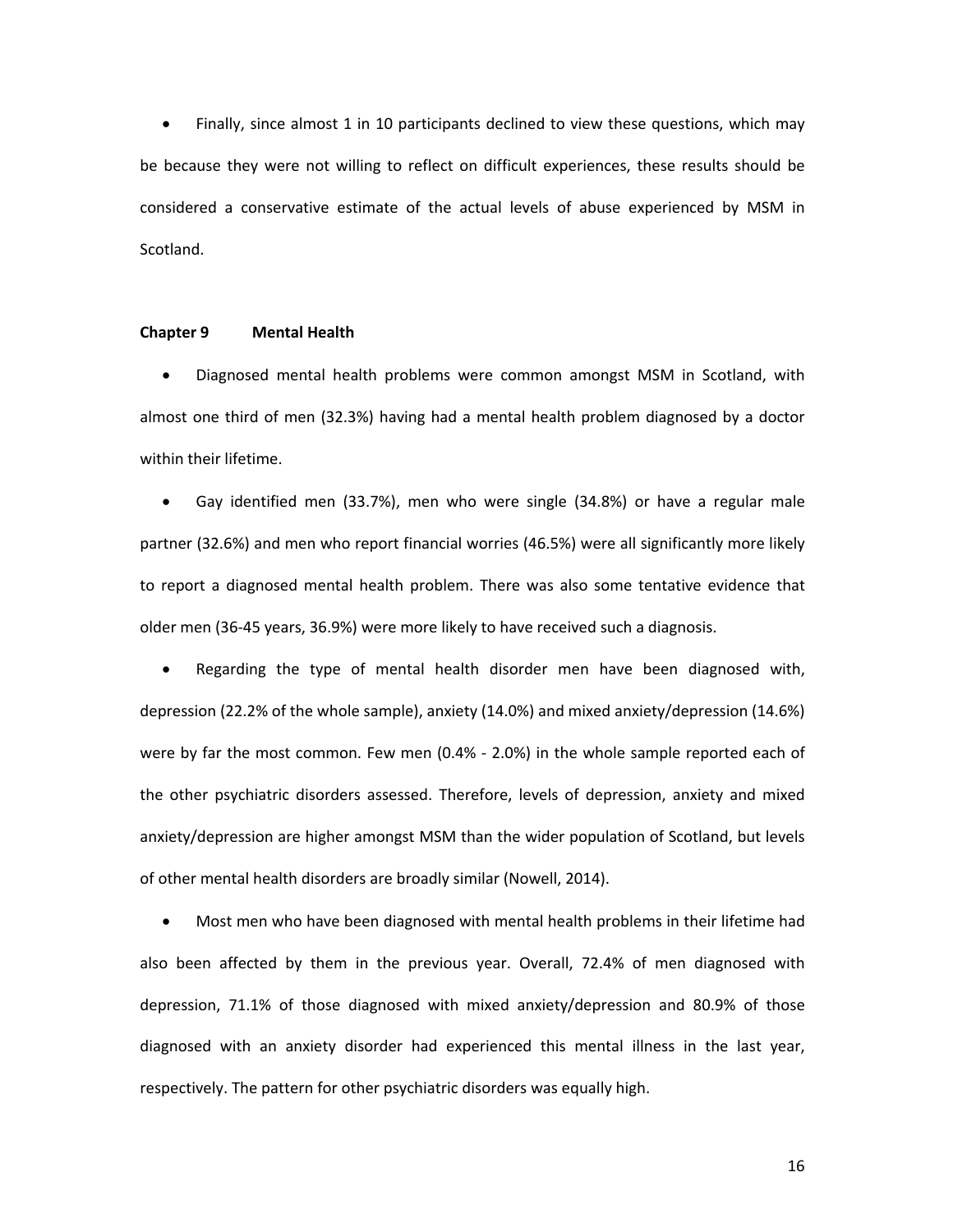• Using the Generalised Anxiety Disorder Questionnaire (GAD-7), just over 1 in 5 (20.4%) men in this study were assessed as having moderate to severe anxiety symptoms in the previous 2 weeks and as such should be considered for treatment according to clinical guidelines; of these well over one third (38.9% or 8.0% of the whole sample) had not had this mental health problem diagnosed.

• Moreover, younger men (16-25 years, 28.2%; 26-35 years, 27.6%), gay identified men (21.9%), single men (23.8%) and men with financial worries (32.7%) were all significantly more likely to report moderate/severe anxiety symptoms. There was also some tentative evidence that men in NHS GGC (24.7%) were more likely to have moderate/severe anxiety than men living elsewhere.

• Based on the Patient Health Questionnaire (PHQ9), over half of participants (53.2%) had experienced mild-to-severe depression in the previous 2 weeks; 38.8% had mild-tomoderate depression and according to clinical guidelines should be referred to their GP regarding the issue, whilst a further 14.3% had moderately-severe-to-severe symptoms and as such warrant clinically lead treatment for their depression.

• Of the men in this study who had mild-to-severe depression, over half (55.2%) had not had this diagnosed by a doctor and therefore were not receiving treatment for their mental health problems.

• Depression levels and severity tended to decrease with age, with younger men significantly less likely to report no depression (16-25 years, 32.3%) and significantly more likely to report both mild-to-moderate (16-25 years, 50.0%) and moderately severe-to-severe (16-25 years, 17.7%; 26-35 years, 19.1%) depression. Single men (42.1% mild/moderate, 17.8% moderately severe-to-severe) were significantly more likely to report depression symptoms than men with a regular (male or female) partner and men with financial worries (47.1%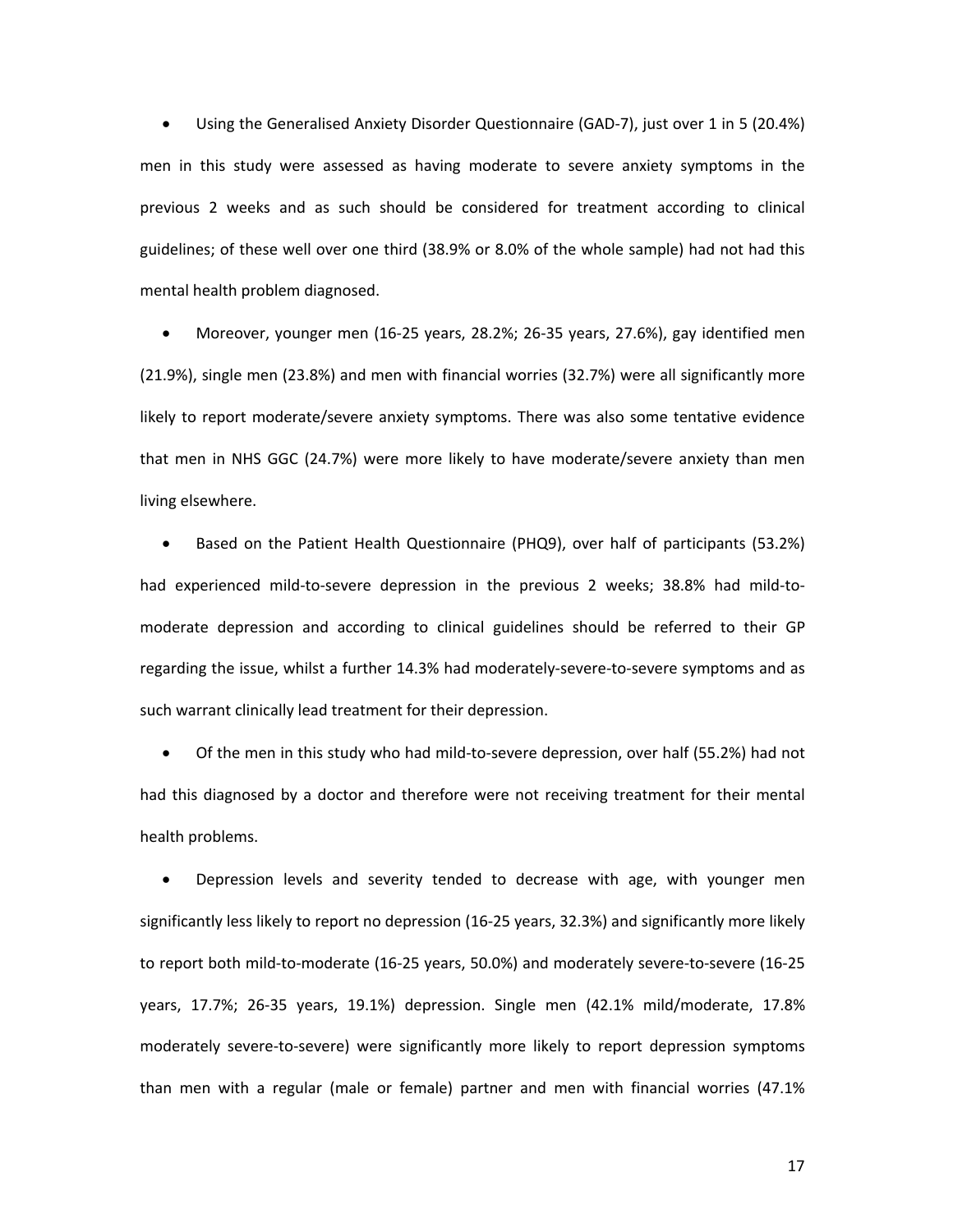mild/moderate; 23.8% moderately severe-to-severe) were significantly more likely to report depression symptoms than men with no financial worries.

• In concert these data suggest that MSM experience high levels of depression, anxiety and mixed depression/anxiety symptoms, a sizeable proportion of which appears to be undiagnosed, but that levels of other mental health disorders are in line with the wider population.

## **Chapter 10 Stigma And Psychological Functioning**

• The salutogenic concept of a "sense of coherence" (Eriksson, 2007), theorises that the way people relate to their life will subsequently impact upon their health. The Sense of Coherence (SoC - Eriksson, 2007) scale was used in the SMMASH2 study to measure participants' overall resilience, which comprises three sub-scales of Comprehensibility, Manageability and Meaning as well as an overall SoC score.

• Reliability analysis using Cronbach's Alpha suggested good reliability for the overall SoC, Comprehensibility and Meaning. SoC Manageability demonstrated acceptable reliability, given this is a well-established measure.

• Average SoC amongst MSM in Scotland was 20% lower compared to the general population of Glasgow (Walsh et a., 2014). As such we may tentatively conclude that overall, MSM in Scotland have lower resilience, as measured by the SoC scale, than the general population.

• Analyses suggested that; younger men had significantly lower levels of resilience than older men; single men had significantly lower levels of resilience than men with a regular (male or female) partner and men who reported financial worries had significantly lower levels of resilience than men who reported no financial worries.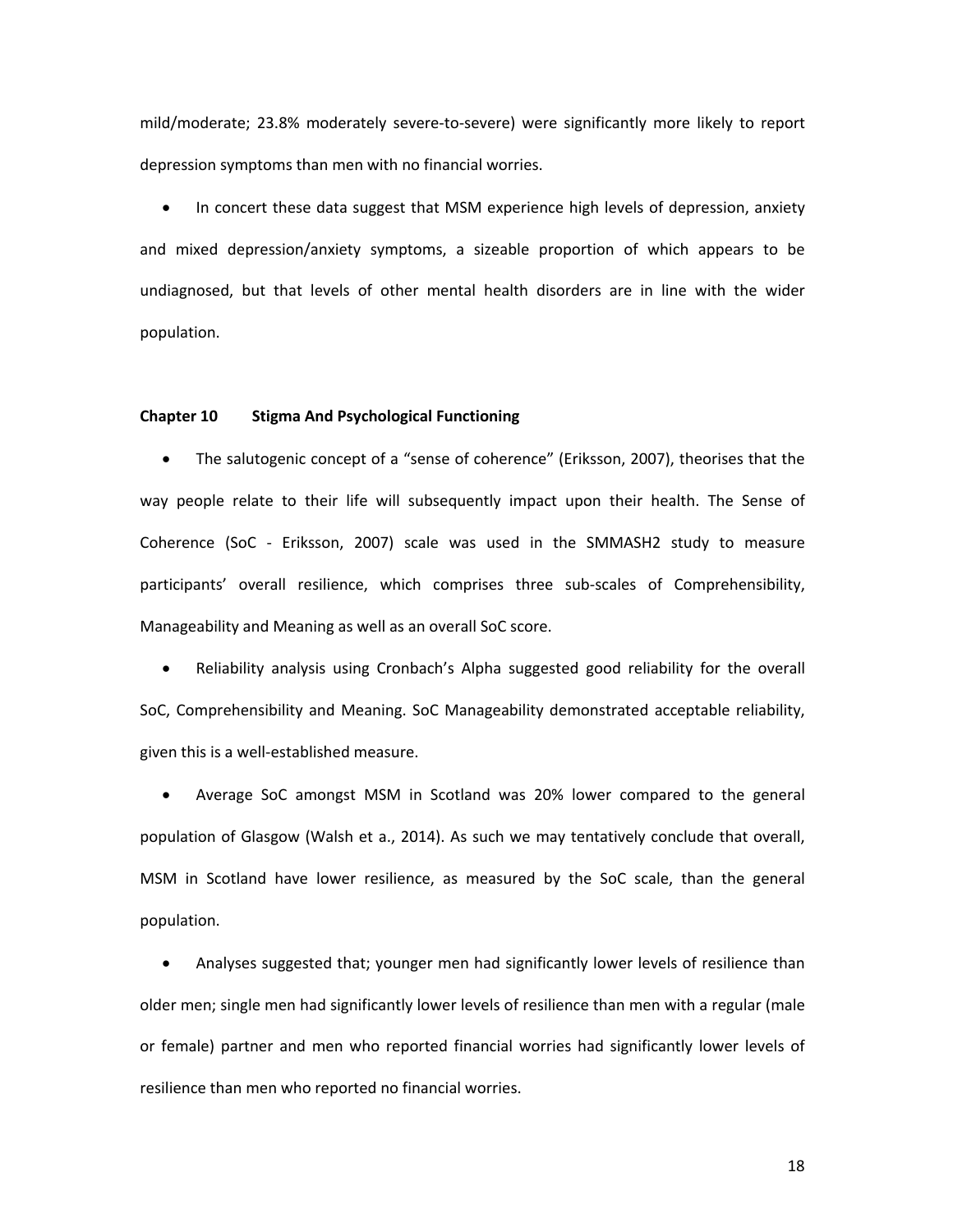• Emotional Competency (EC) is the ability to understand and regulate emotions skilfully to help improve your well-being. EC was assessed using the Trait Emotional Intelligence Questionnaire (Petrides and Furnham, 2003), which measures overall EC as well as EC Wellbeing, EC Self-control, EC Emotionality and EC Sociability. It is important to note that these measures do not directly equate to our everyday understanding of the concepts after which they are named. Rather, they measure components of participants' emotional competency.

• Reliability analysis using Cronbach's Alpha suggested that the overall EC scale, and four subscales demonstrated good reliability amongst this population.

• Older men had significantly lower emotional competency than younger men. This makes sense since is theorised that emotional competency develops, at least in part, through emotional and romantic/sexual relationship learning during teenage years. The socio-legal situation for older men meant that testing and developing emotional relationships with other men during their teenage years (e.g. 1960 – mid 1980s) when homosexuality was illegal (in Scotland until 1980) and highly socially stigmatised, would have been substantially more difficult than for the youngest men in this study, due to the great steps in social and legal acceptance of homosexuality over the past 3 decades, not least the introduction of equal marriage in Scotland in 2014.

• Men in NHS GGC and NHS Lothian report significantly lower EC Emotionality than men in the RoS. In addition, men in NHS GGC report significantly lower EC Sociability than men in the RoS. Further research is required to interpret why these differences have arisen.

• Gay identified men report significantly lower EC than bisexually and heterosexually identified men. This is potentially the impact of a lack of opportunity to develop romantic/sexual relationships with men during teenage years, compared to opportunities for romantic/sexual relationships with women, which bisexual/heterosexual identified men are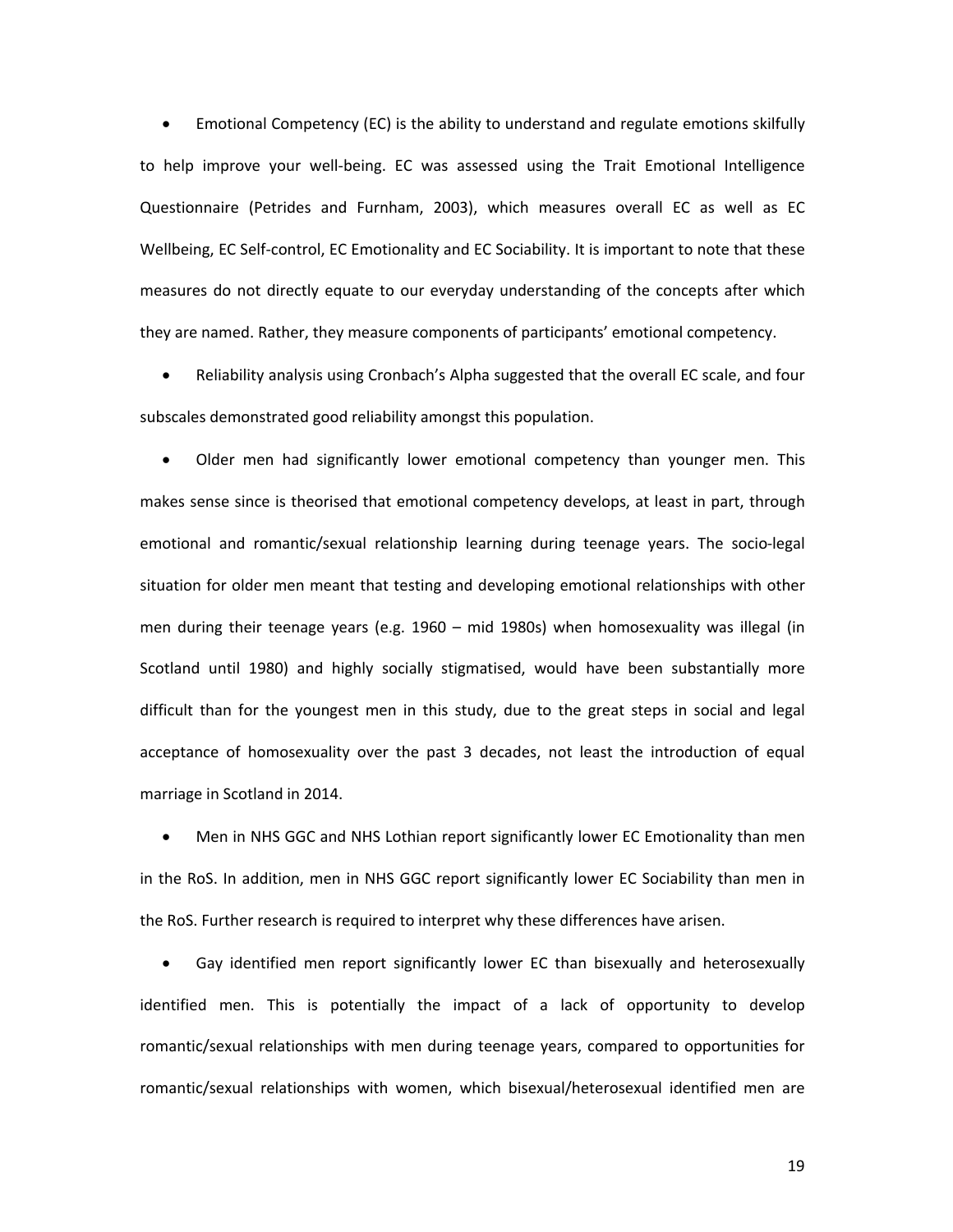more likely to benefit from. However, overall this was a relatively small effect for one subcomponent of EC only.

• Single men reported significantly higher EC (overall EC, EC Wellbeing, EC Self-control and EC Emotionality) than men with a regular (male or female) partner. Further research is required to interpret these differences.

Men with financial worries have significantly higher EC, based on the overall measure and each sub-component. Further research is required to interpret these differences.

• The 20–item Gay-Related Stigma scale (Frost et al, 2007), was used to measure overall gay-related stigma, along with two sub-components of gay-related stigma as follows; Personalised Stigma, which measures men's 'awareness of social attitudes about gay people' and their perceptions of 'the potential social consequences related to being gay' and Concealment Stigma, which measures 'the extent to which participants disclose their sexual orientation and how worried they were about others finding out they were gay'.

• Reliability analysis using Cronbach's Alpha suggested that the Gay-Related Stigma Scale and the Personalised Stigma and Concealment Stigma sub-scales demonstrated good reliability amongst this population.

• Overall men's average score on the Gay-Related Stigma scale equated to 'disagreeing' that they experienced stigma for each item on average, meaning that overall men did not feel they experienced gay related, personalised or concealment stigma.

• Younger men reported significantly lower levels of gay-related and personalized stigma than older men.

• Gay identified men reported significantly lower levels of gay related and personalized stigma than bisexual/straight identified men.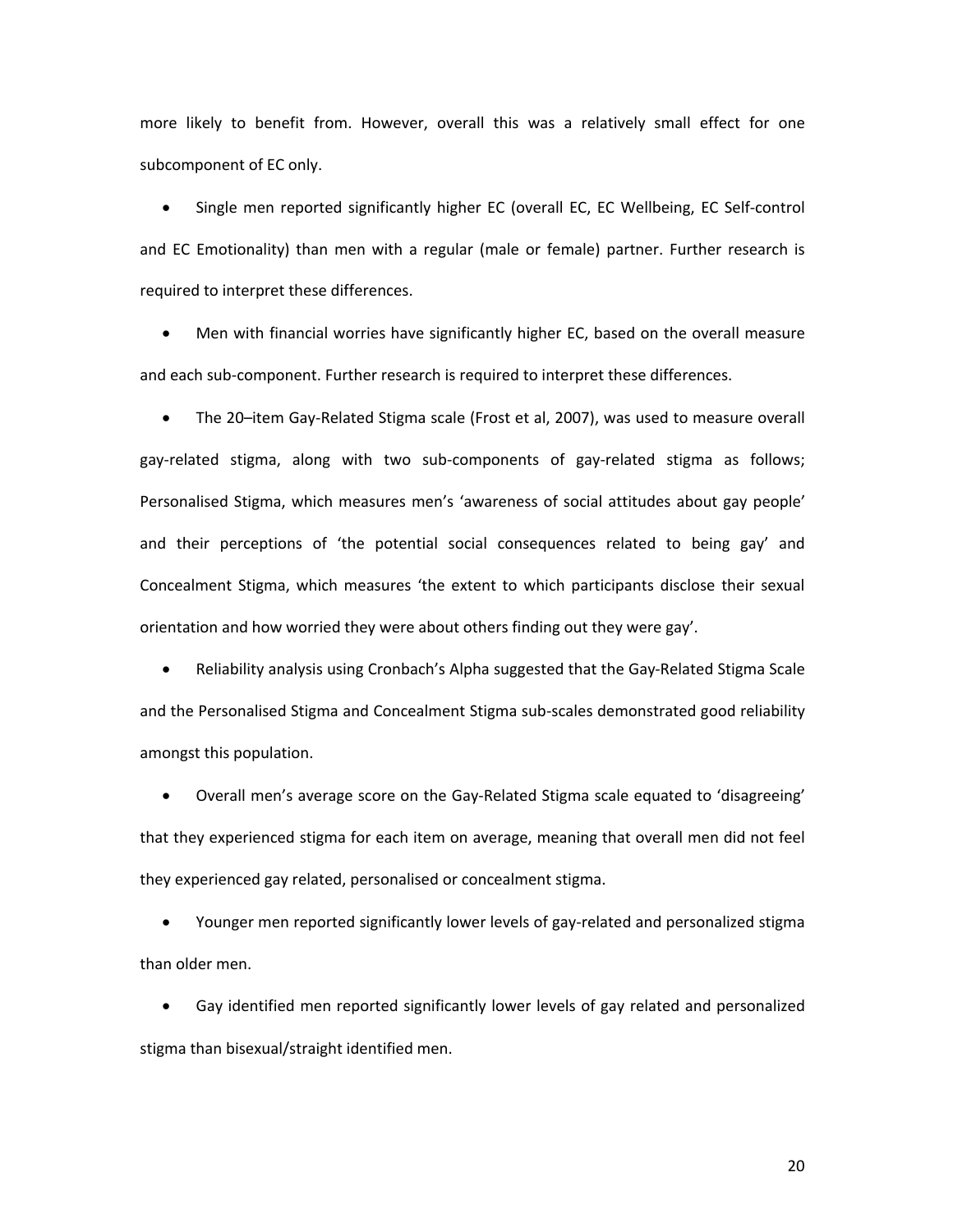• Men with a regular female partner reported significantly higher levels of gay related and personalized stigma than single men or men with a regular male partner. This effect is likely to be tempered by the fact that fewer MSM with a regular female partner are likely to be open or 'out' about their sexuality, which will impact upon gay-related and personalized stigma scores.

Men with financial worries reported significantly higher gay-related and concealment stigma than men with no financial worries.

#### **Chapter 11 Alcohol, Recreational Drug use and Chemsex**

• Around two thirds (67.8%) of MSM in the SMMASH2 study are regular drinkers, that is, they consume alcohol on a weekly basis or more.

• The Fast Alcohol Screening Tool (Meneses-Gaya et al., 2010) was designed to measure alcohol misuse during a clinical interaction with a client in order that a brief alcohol prevention intervention may be delivered. 'Hazardous drinking' is indicated when participants say they consumed ≥8 units of alcohol on one occasion at least weekly on average, or did so at least monthly and reported another high risk alcohol-related issue (i.e. they were unable to remember a previous nights' behaviour or failed to do what was normally expected of them because of their alcohol consumption, or that a friend/relative/health worker reported concerns about their drinking).

• Using the Fast Alcohol Screening Tool, one third of MSM (32.9%) in Scotland were assessed as 'hazardous' drinkers, who would therefore benefit from a brief intervention to reduce their alcohol intake. Men in NHS GGC (39.4%), younger men (16–25 years, 39.0%; 36–45 years, 35.7%) and single men (36.5%) were all significantly more likely to report hazardous drinking.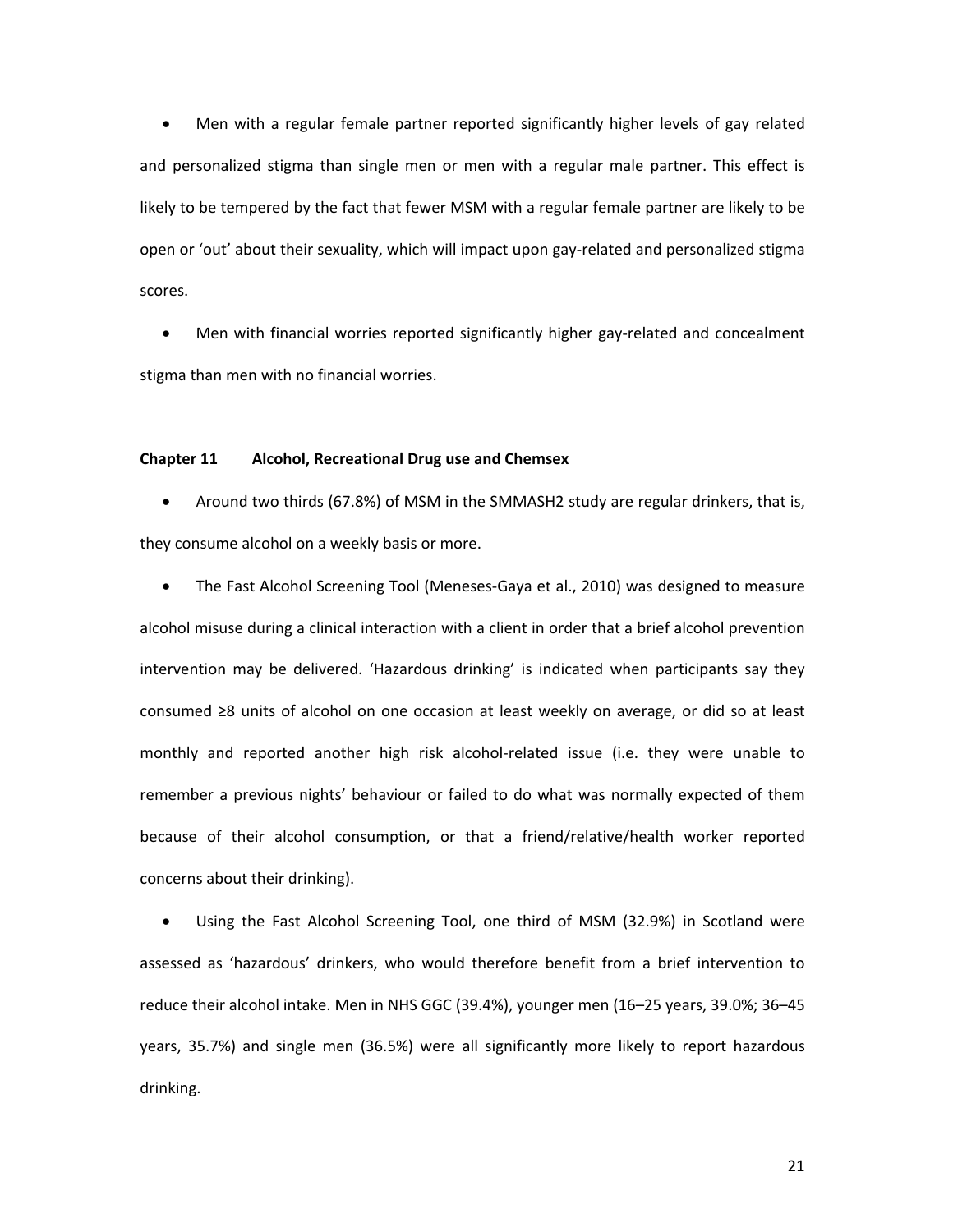• Levels of recreational drug use (both legal and illicit) were relatively common amongst MSM in Scotland, however, this depended strongly on the type of drug considered. Most men had ever tried poppers (64.0%) and/or cannabis (53%) and one third (36.0%) had used erectile dysfunction medications, one quarter had tried ecstasy (24.5%) and cocaine (24.4%) and one fifth (21.1%) had tried amphetamines. Fewer men had ever tried new psychoactive substances (12.7%) and/or chemsex drugs, including crystal methamphetamine (4.7%), mephedrone (9.8%), GHB/GBL (9.2%) and ketamine (12.0%). Finally, experience of injecting illicit drugs (2.7%) and using crack cocaine (2.6%) and heroin (2.0%) was rare.

Recent recreational drug use was less widespread, though again a similar decreasing prevalence by each drug was seen. Whilst over one quarter (27.9%) of men had used poppers in the last month, erectile dysfunction medication (16.3%) and cannabis (8.9%) use was less common. Other illicit drugs including cocaine (3.6%), ecstasy (3.5%), mephedrone (2.6%), GHB/GBL (2.0%), amphetamines (1.8%), crystal methamphetamine (0.9%) and ketamine (0.9%) were used by small proportions of this sample, and just a few men reported recent crack cocaine (0.5%) or heroin (0.3%) use.

• Two measures of illicit drug use were calculated; 14.2% of men reported taking any illicit drug(s) in the past 4 weeks, and only 8.2% reported taking illicit drugs other than cannabis recently. Men in NHS GGC (17.9%), younger men (16-25 years, 16.5%; 26-35 years, 19.3%; 36- 45 years, 17.6%) and men with financial worries (16.3%) were significantly more likely to report taking any illicit drug(s) in the last 4 weeks. Similarly, men in NHS GGC (11.8%) and NHS Lothian (9.7%), and younger men (16-25 years, 12.3%; 26-35 years, 11.1%; 36-45 years, 10.0%) were significantly more likely to report taking illicit drug(s) other than cannabis in the last 4 weeks. As such, whilst experience of illicit drug use amongst MSM in Scotland is common (49.0%), a small proportion are using illicit drugs on a regular and recent basis.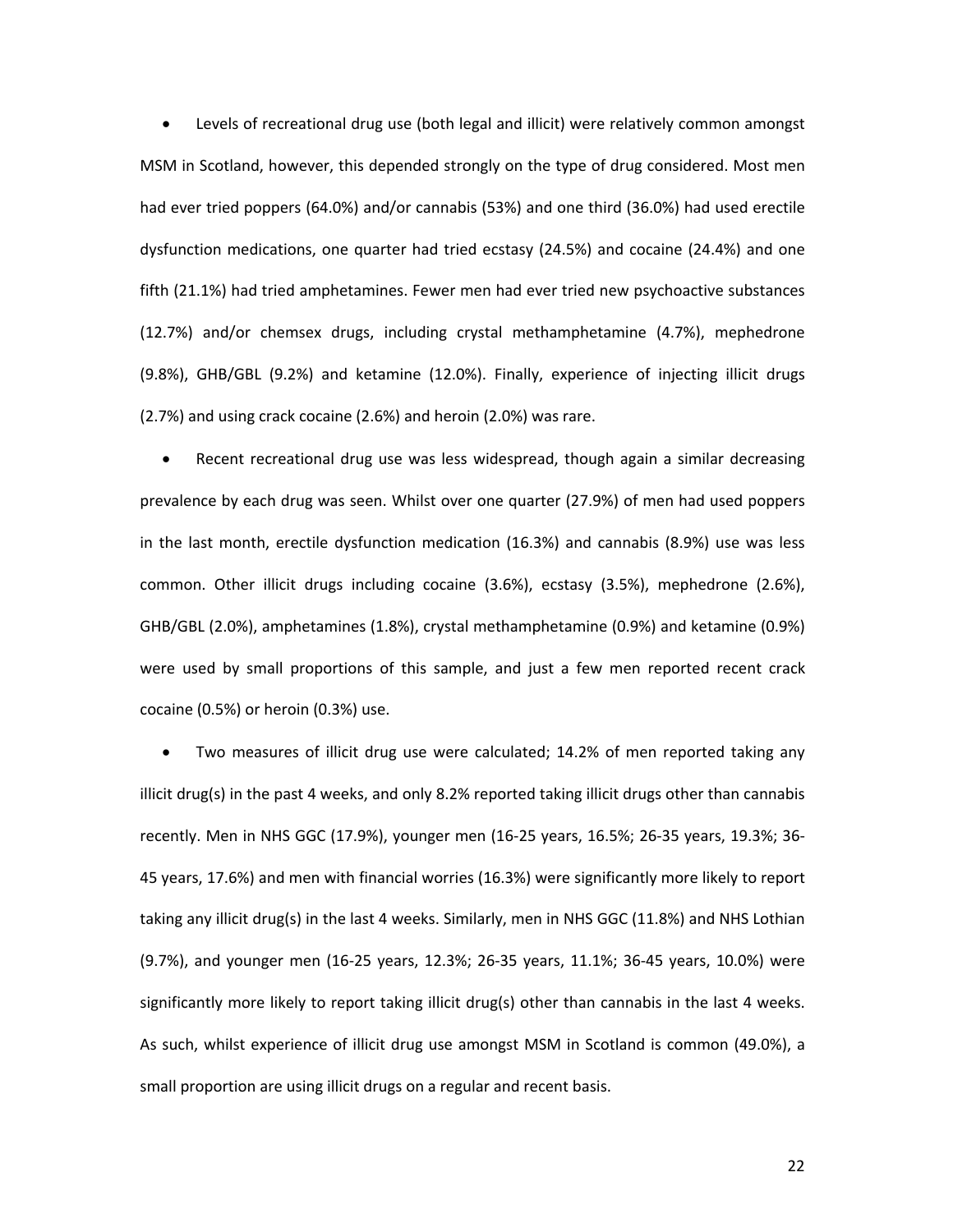• Crystal methamphetamine, mephedrone, GHB/GBL and ketamine are typically referred to as 'Chemsex' drugs. They can be used to enhance sexual feelings, pleasure, appetite and reduce inhibitions and fuel long sexual sessions often with multiple partners. Chemsex drug use in the last year was uncommon in this population (Crystal methamphetamine, 2.3%; GHB/GBL 4.3%; Ketamine, 3.3%), although almost 1 in 20 men (5.4%) reported Mephedrone use in the last year. Injecting chemsex drugs at sex parties was very rare (1.5% in the last year). Most men who used chemsex drugs, said they did so mainly, but not exclusively, for sexual purposes. About 20-25% of chemsex drug users said that they used chemsex drugs for most of the sex they had. In concert, these data suggest there are a very small group of MSM in Scotland who actively practice chemsex.

### **Chapter 12 Social And Sociosexual Media Use**

• Participants in the SMMASH2 study were recruited via sociosexual media and apps. As such it is likely that the social media use of this sample is not reflective of the wider community of gay and other MSM. Unsurprisingly, this sample of MSM are highly active social media users.

• Facebook use is nearly ubiquitous, with almost two-thirds (65.5%) using Facebook on a daily basis and over three-quarters (77.0%) doing so at least weekly. Fewer than 1 in 5 (17.7%) said they did not use Facebook. Younger (16-25 years, 95.2%; 26-35 years, 88.1%), gay identified (79.0%) and single men (78.7%), alongside those with financial worries (80.4%), were significantly more likely to use Facebook frequently (at least weekly). Most participants also used other types of social media, with Twitter, Tumblr, Instagram and LinkedIn all used by over one third of participants in the past year. Similarly, over half of men said they used 4 or more social media types in the last 12 months.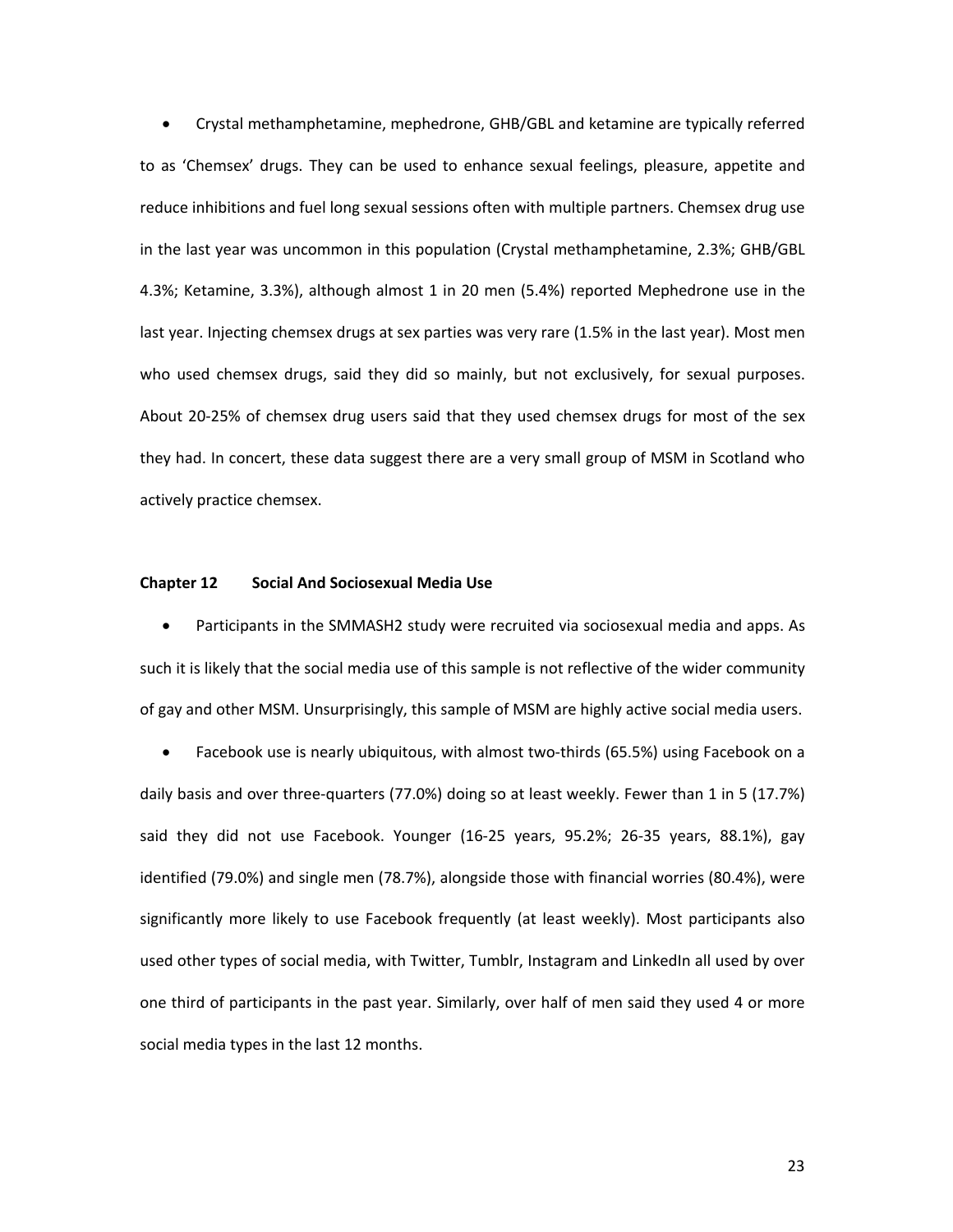• Most participants also use gay sociosexual media websites on a daily (39.8%) or at least weekly (72.6%) basis. Older men (36-45 years, 75.9%; 46+ years, 84.1%) and those with a regular female partner (80.4%) were significantly more likely to report frequent gay sociosexual media website use. Moreover, the majority of participants had been using gay sociosexual media websites for over 5 years (68.5%). Gaydar (50.9%), Squirt (34.4%), FabGuys (30.8%) and Recon (20.7%) were the websites most often used to meet male sex partners, which partially reflects that the sample were recruited from three of these sites (Gaydar, Squirt, Recon). In contrast, explicitly bareback websites were used by only around 7% of participants to meet male sex partners as were 'heterosexual' websites (e.g. Plenty of Fish, 7.8%; Zoosk, 1.9%). Over half (54.0%) of men said they used multiple websites to source male sex partners but few used ≥6 sites (4.2%). Therefore, most (74%) participants used between 1 – 5 websites to source male sex partners.

• Whilst fewer men (67.6%) use sociosexual media apps weekly compared to websites (72.6%), more men use apps (46.5%) than websites (39.8%) on a daily basis. Younger (16-25 years, 80.9%; 26-35 years, 77.4%; 36-45 years, 70.2%), gay identified (71.8%) and single (76.1%) men, alongside those with financial worries (73.0%), were significantly more likely to report weekly gay sociosexual media app use. In contrast to websites, only one third (27.4%) had been using gay sociosexual media apps for over 5 years. This reflects the relative recency of apps over websites, with the newer technology more frequently being adopted by younger men (although well over half of the oldest 46+ age group reported weekly sociosexual media app use). Grindr (61.2%), followed by Gaydar (31.1%), Scruff (28.5%), FabGuys (19.3%), Squirt (19.2%), Recon (18.1%) and Growlr (17.8%) were the most frequently used apps, again reflecting the recruitment strategy of this survey, although Grindr was by far the most frequently used of these apps. A sizeable proportion of men (1 in 7) use 'heterosexual'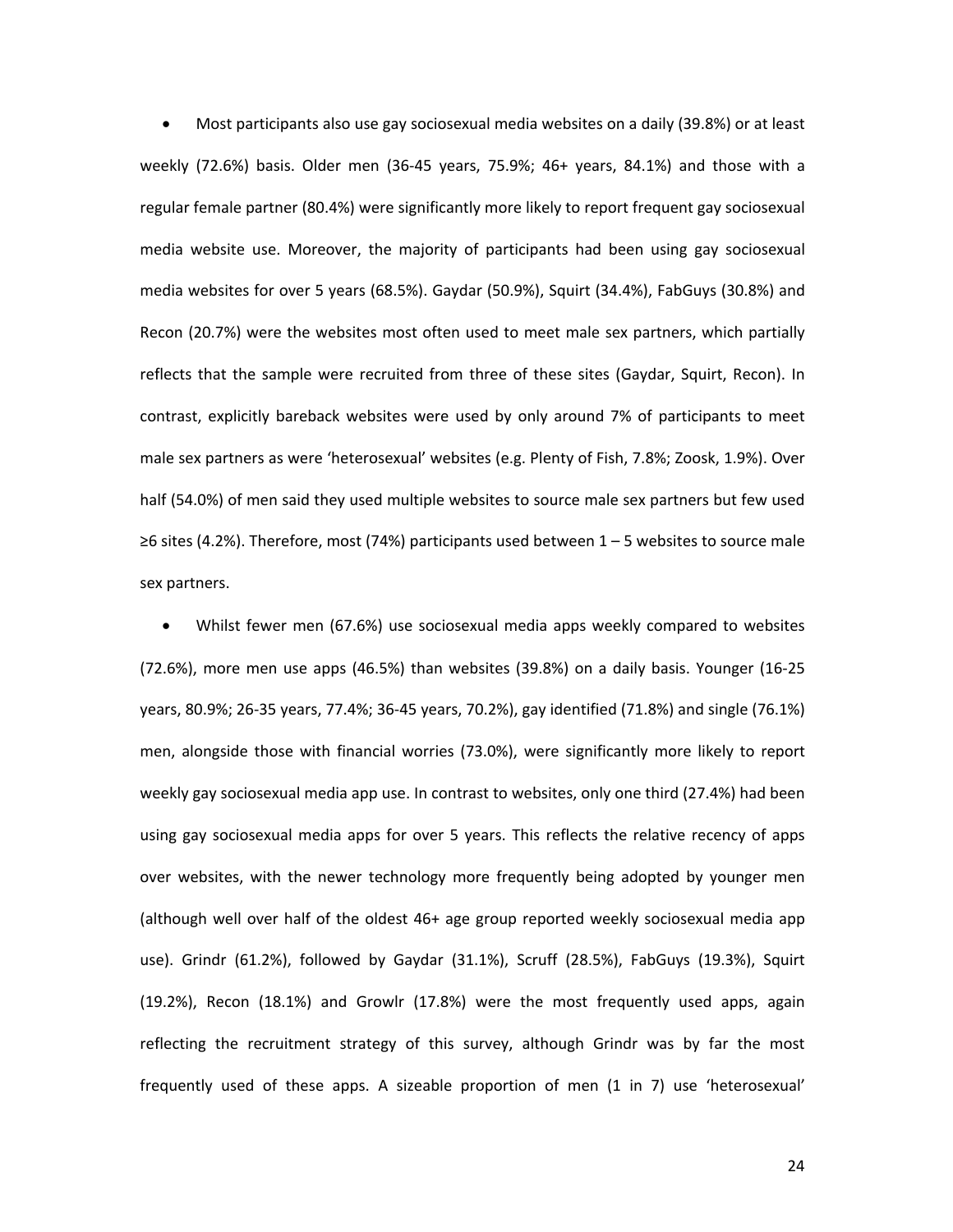sociosexual media apps but no explicitly bareback sites exist due to app market place restrictions. It was common for men to report using multiple sociosexual networking apps, with over half (56.3%) using 2 or more apps, but only 10% reporting using 6 or more, in the last 12 months.

• In concert, whilst social media, sociosexual media websites and apps use is common amongst this group of MSM, this is patterned by certain sociodemographic differences, primarily around age, partner type and financial worries. Using multiple sociosexual media websites and/or apps is usual, but an element of 'brand loyalty' is apparent, where few men use 6 or more websites or apps.